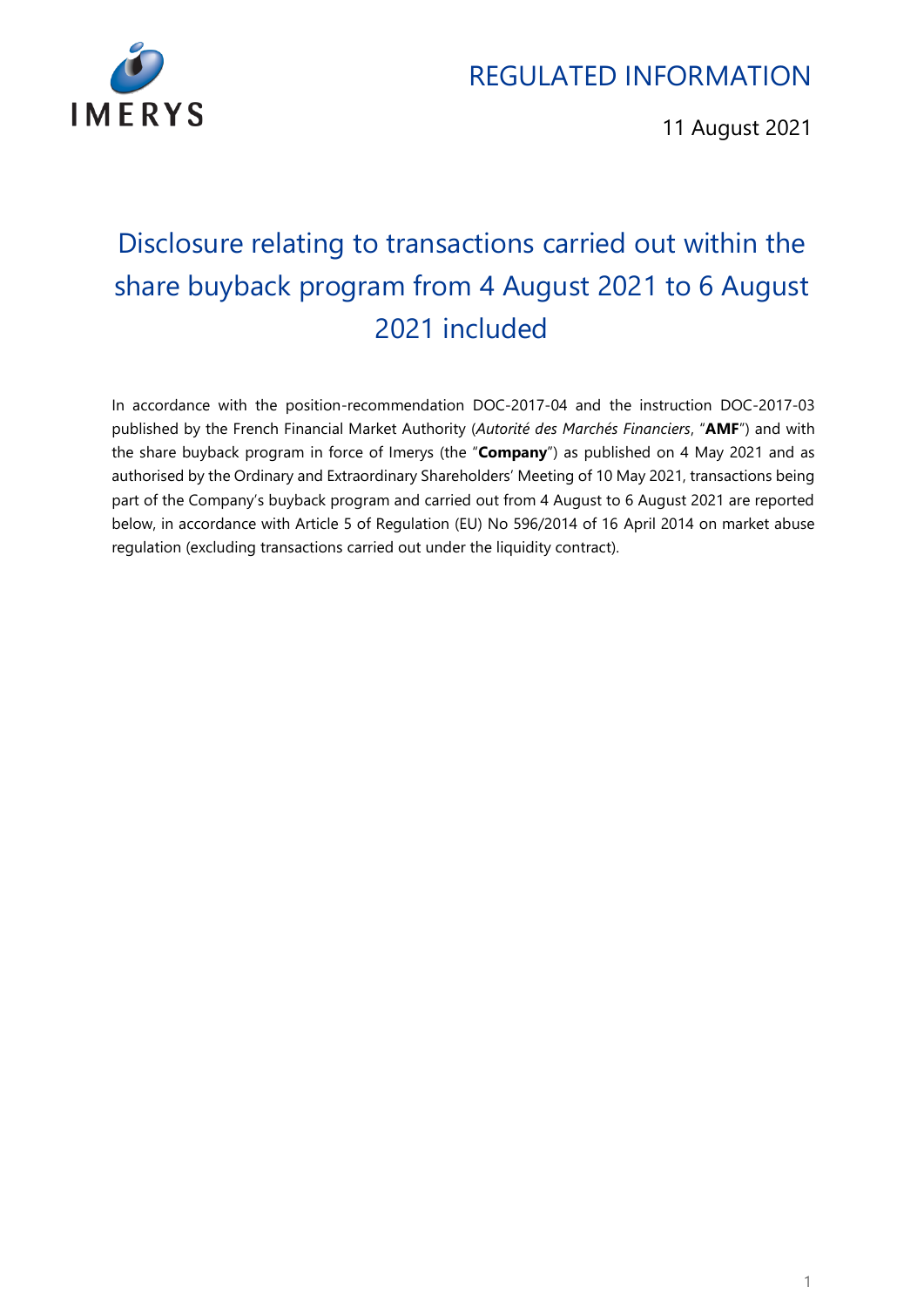

#### 11 August 2021

#### **Statement of transactions in own shares from August 4, 2021 to August 6, 2021- Exane BNP Paribas**

#### **Aggregated presentation by day and by market**

| Name of issuer                             | Identification code of<br>issuer (Legal Entity<br>Identifier) | Day of<br>transaction | <b>Identification code</b><br>of financial<br>instrument | Aggregated<br>daily volume<br>(in number of<br>shares) | Daily weighted average<br>price of the purchased<br>shares * | <b>Market (MIC Code)</b> |
|--------------------------------------------|---------------------------------------------------------------|-----------------------|----------------------------------------------------------|--------------------------------------------------------|--------------------------------------------------------------|--------------------------|
| <b>IMERYS SA</b>                           | 54930075MZSSIB2TGC64                                          | 04/08/2021            | FR0000120859                                             | 4616                                                   | 39,56                                                        | <b>XPAR</b>              |
| <b>IMERYS SA</b>                           | 54930075MZSSIB2TGC64                                          | 05/08/2021            | FR0000120859                                             | 6                                                      | 39,58                                                        | <b>CEUX</b>              |
| <b>IMERYS SA</b>                           | 54930075MZSSIB2TGC64                                          | 05/08/2021            | FR0000120859                                             | 4 2 9 5                                                | 39,60                                                        | <b>XPAR</b>              |
| <b>IMERYS SA</b>                           | 54930075MZSSIB2TGC64                                          | 06/08/2021            | FR0000120859                                             | 125                                                    | 39,50                                                        | AQEU                     |
| <b>IMERYS SA</b>                           | 54930075MZSSIB2TGC64                                          | 06/08/2021            | FR0000120859                                             | 185                                                    | 38,88                                                        | <b>TQEX</b>              |
| <b>IMERYS SA</b>                           | 54930075MZSSIB2TGC64                                          | 06/08/2021            | FR0000120859                                             | 3723                                                   | 39,14                                                        | <b>XPAR</b>              |
|                                            |                                                               |                       |                                                          |                                                        |                                                              |                          |
| * Arrondi à deux chiffres après la virgule |                                                               |                       | <b>TOTAL</b>                                             | 12 950                                                 | 39,44                                                        |                          |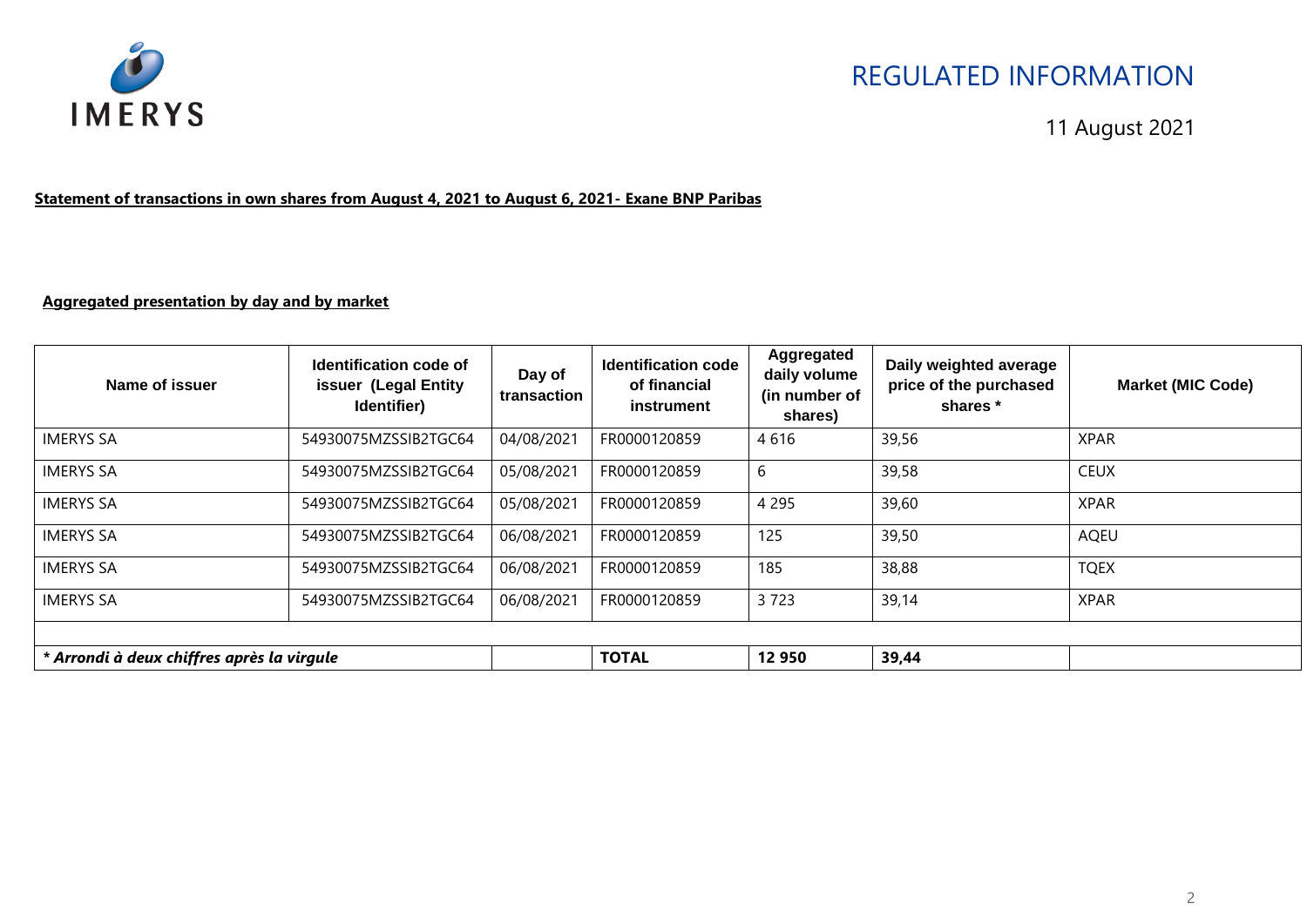

11 August 2021

#### **Details per transaction**

| <b>Name</b><br>οf<br>issuer | <b>Identification code</b><br>issuer (Legal Entity<br>Identifier) | Name of<br>Investm<br>ent<br><b>Services</b><br><b>Provider</b> | <b>Identification code</b><br>of Investment<br><b>Services Provider</b> | Day/time<br><b>of</b><br>transactio<br>$n$ (CET) | <b>Identificati</b><br>on code of<br>financial<br><b>instrument</b> | <b>Price</b><br>per<br>trans<br>actio<br>n | Curre<br>ncy | <b>Acquire</b><br>d<br>volume | <b>Mark</b><br>et<br>(MIC<br>Cod<br>e) | Reference<br>number of<br>transaction | Purpose of buy back                                      |
|-----------------------------|-------------------------------------------------------------------|-----------------------------------------------------------------|-------------------------------------------------------------------------|--------------------------------------------------|---------------------------------------------------------------------|--------------------------------------------|--------------|-------------------------------|----------------------------------------|---------------------------------------|----------------------------------------------------------|
| <b>IMERYS SA</b>            | 54930075MZSSIB2TGC64                                              | Exane SA                                                        | 969500UP76J52A9OXU27                                                    | 04/08/2021<br>09:02:02                           | FR0000120859                                                        | 39.68                                      | <b>EUR</b>   | 10                            | <b>XPAR</b>                            | 00274278632EXPA1                      | covering share options or<br>other allocations of shares |
| <b>IMERYS SA</b>            | 54930075MZSSIB2TGC64                                              | Exane SA                                                        | 969500UP76J52A9OXU27                                                    | 04/08/2021<br>09:02:02                           | FR0000120859                                                        | 39.68                                      | <b>EUR</b>   | 119                           | <b>XPAR</b>                            | 00274278633EXPA1                      | covering share options or<br>other allocations of shares |
| <b>IMERYS SA</b>            | 54930075MZSSIB2TGC64                                              | Exane SA                                                        | 969500UP76J52A9OXU27                                                    | 04/08/2021<br>09:41:11                           | FR0000120859                                                        | 39,78                                      | <b>EUR</b>   | 120                           | <b>XPAR</b>                            | 00274287015EXPA1                      | covering share options or<br>other allocations of shares |
| <b>IMERYS SA</b>            | 54930075MZSSIB2TGC64                                              | Exane SA                                                        | 969500UP76J52A9OXU27                                                    | 04/08/2021<br>09:41:11                           | FR0000120859                                                        | 39,78                                      | <b>EUR</b>   | $\overline{ }$                | <b>XPAR</b>                            | 00274287016EXPA1                      | covering share options or<br>other allocations of shares |
| <b>IMERYS SA</b>            | 54930075MZSSIB2TGC64                                              | Exane SA                                                        | 969500UP76J52A9OXU27                                                    | 04/08/2021<br>09:58:50                           | FR0000120859                                                        | 39,74                                      | <b>EUR</b>   | 76                            | <b>XPAR</b>                            | 00274291085EXPA1                      | covering share options or<br>other allocations of shares |
| <b>IMERYS SA</b>            | 54930075MZSSIB2TGC64                                              | Exane SA                                                        | 969500UP76J52A9OXU27                                                    | 04/08/2021<br>09:58:50                           | FR0000120859                                                        | 39.74                                      | <b>EUR</b>   | 68                            | <b>XPAR</b>                            | 00274291086EXPA1                      | covering share options or<br>other allocations of shares |
| <b>IMERYS SA</b>            | 54930075MZSSIB2TGC64                                              | Exane SA                                                        | 969500UP76J52A9OXU27                                                    | 04/08/2021<br>10:19:04                           | FR0000120859                                                        | 39.72                                      | <b>EUR</b>   | 155                           | <b>XPAR</b>                            | 00274296351EXPA1                      | covering share options or<br>other allocations of shares |
| <b>IMERYS SA</b>            | 54930075MZSSIB2TGC64                                              | Exane SA                                                        | 969500UP76J52A9OXU27                                                    | 04/08/2021<br>10:51:18                           | FR0000120859                                                        | 39.64                                      | <b>EUR</b>   | 91                            | <b>XPAR</b>                            | 00274302792EXPA1                      | covering share options or<br>other allocations of shares |
| <b>IMERYS SA</b>            | 54930075MZSSIB2TGC64                                              | Exane SA                                                        | 969500UP76J52A9OXU27                                                    | 04/08/2021<br>11:00:09                           | FR0000120859                                                        | 39,62                                      | <b>EUR</b>   | 100                           | <b>XPAR</b>                            | 00274304561EXPA1                      | covering share options or<br>other allocations of shares |
| <b>IMERYS SA</b>            | 54930075MZSSIB2TGC64                                              | Exane SA                                                        | 969500UP76J52A9OXU27                                                    | 04/08/2021<br>11:00:09                           | FR0000120859                                                        | 39,62                                      | <b>EUR</b>   | 115                           | <b>XPAR</b>                            | 00274304562EXPA1                      | covering share options or<br>other allocations of shares |
| <b>IMERYS SA</b>            | 54930075MZSSIB2TGC64                                              | Exane SA                                                        | 969500UP76J52A9OXU27                                                    | 04/08/2021<br>11:27:46                           | FR0000120859                                                        | 39,64                                      | <b>EUR</b>   | 125                           | <b>XPAR</b>                            | 00274309427EXPA1                      | covering share options or<br>other allocations of shares |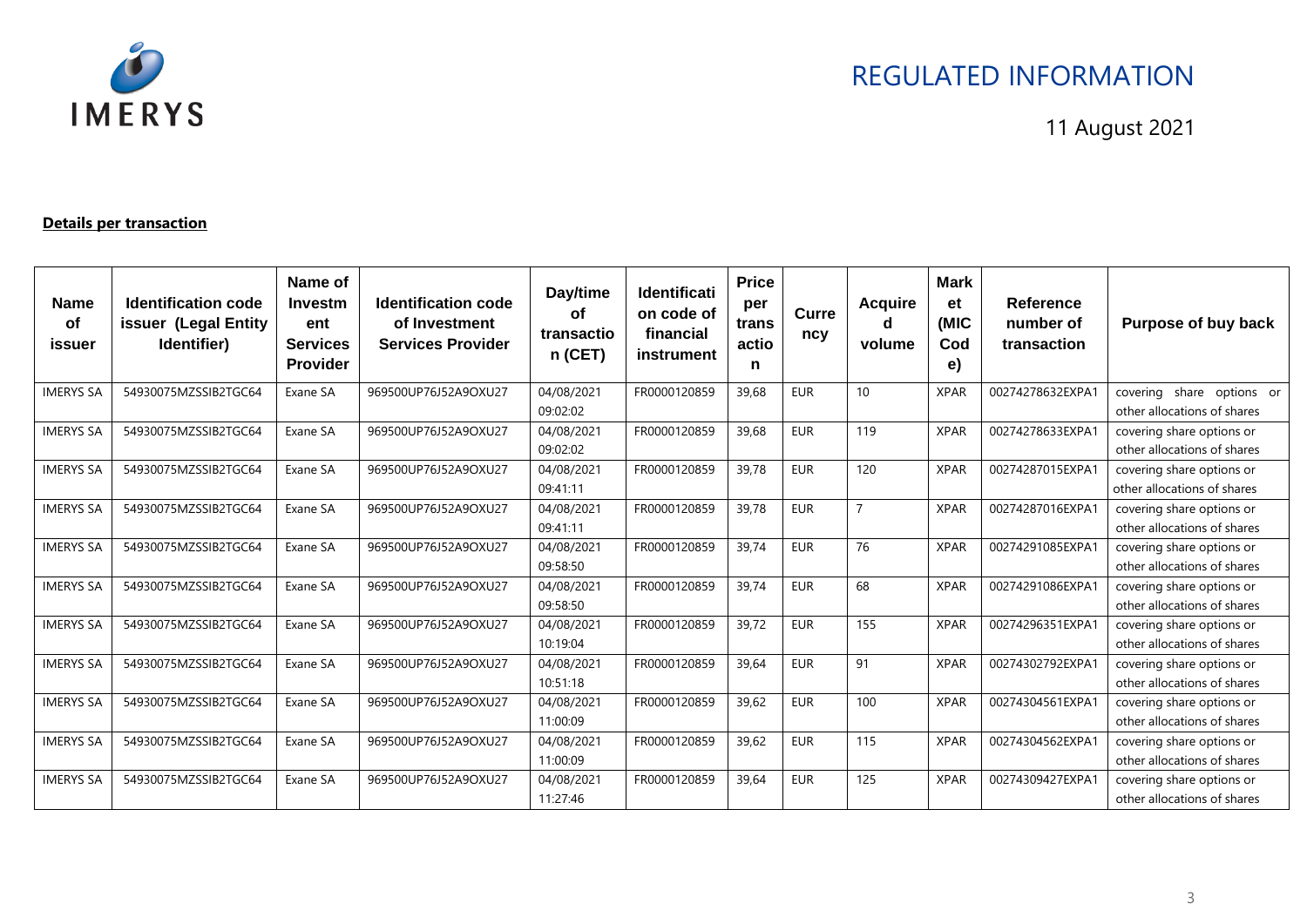

| <b>IMERYS SA</b> | 54930075MZSSIB2TGC64 | Exane SA | 969500UP76J52A9OXU27 | 04/08/2021 | FR0000120859 | 39,70 | <b>EUR</b> | 147 | <b>XPAR</b> | 00274315158EXPA1 | covering share options or   |
|------------------|----------------------|----------|----------------------|------------|--------------|-------|------------|-----|-------------|------------------|-----------------------------|
|                  |                      |          |                      | 11:57:01   |              |       |            |     |             |                  | other allocations of shares |
| <b>IMERYS SA</b> | 54930075MZSSIB2TGC64 | Exane SA | 969500UP76J52A9OXU27 | 04/08/2021 | FR0000120859 | 39.68 | <b>EUR</b> | 153 | <b>XPAR</b> | 00274322706EXPA1 | covering share options or   |
|                  |                      |          |                      | 12:36:27   |              |       |            |     |             |                  | other allocations of shares |
| <b>IMERYS SA</b> | 54930075MZSSIB2TGC64 | Exane SA | 969500UP76J52A9OXU27 | 04/08/2021 | FR0000120859 | 39,62 | <b>EUR</b> | 86  | <b>XPAR</b> | 00274325997EXPA1 | covering share options or   |
|                  |                      |          |                      | 12:56:04   |              |       |            |     |             |                  | other allocations of shares |
| <b>IMERYS SA</b> | 54930075MZSSIB2TGC64 | Exane SA | 969500UP76J52A9OXU27 | 04/08/2021 | FR0000120859 | 39,62 | <b>EUR</b> | 58  | <b>XPAR</b> | 00274326100EXPA1 | covering share options or   |
|                  |                      |          |                      | 12:56:26   |              |       |            |     |             |                  | other allocations of shares |
| <b>IMERYS SA</b> | 54930075MZSSIB2TGC64 | Exane SA | 969500UP76J52A9OXU27 | 04/08/2021 | FR0000120859 | 39,58 | <b>EUR</b> | 86  | <b>XPAR</b> | 00274326757EXPA1 | covering share options or   |
|                  |                      |          |                      | 12:59:31   |              |       |            |     |             |                  | other allocations of shares |
| <b>IMERYS SA</b> | 54930075MZSSIB2TGC64 | Exane SA | 969500UP76J52A9OXU27 | 04/08/2021 | FR0000120859 | 39,58 | <b>EUR</b> | 14  | <b>XPAR</b> | 00274326822EXPA1 | covering share options or   |
|                  |                      |          |                      | 12:59:51   |              |       |            |     |             |                  | other allocations of shares |
| <b>IMERYS SA</b> | 54930075MZSSIB2TGC64 | Exane SA | 969500UP76J52A9OXU27 | 04/08/2021 | FR0000120859 | 39,58 | <b>EUR</b> | 170 | <b>XPAR</b> | 00274332846EXPA1 | covering share options or   |
|                  |                      |          |                      | 13:33:46   |              |       |            |     |             |                  | other allocations of shares |
| <b>IMERYS SA</b> | 54930075MZSSIB2TGC64 | Exane SA | 969500UP76J52A9OXU27 | 04/08/2021 | FR0000120859 | 39.56 | <b>EUR</b> | 100 | <b>XPAR</b> | 00274335183EXPA1 | covering share options or   |
|                  |                      |          |                      | 13:46:37   |              |       |            |     |             |                  | other allocations of shares |
| <b>IMERYS SA</b> | 54930075MZSSIB2TGC64 | Exane SA | 969500UP76J52A9OXU27 | 04/08/2021 | FR0000120859 | 39,58 | <b>EUR</b> | 154 | <b>XPAR</b> | 00274335184EXPA1 | covering share options or   |
|                  |                      |          |                      | 13:46:37   |              |       |            |     |             |                  | other allocations of shares |
| <b>IMERYS SA</b> | 54930075MZSSIB2TGC64 | Exane SA | 969500UP76J52A9OXU27 | 04/08/2021 | FR0000120859 | 39,58 | <b>EUR</b> | 82  | <b>XPAR</b> | 00274341190EXPA1 | covering share options or   |
|                  |                      |          |                      | 14:15:17   |              |       |            |     |             |                  | other allocations of shares |
| <b>IMERYS SA</b> | 54930075MZSSIB2TGC64 | Exane SA | 969500UP76J52A9OXU27 | 04/08/2021 | FR0000120859 | 39,62 | <b>EUR</b> | 35  | <b>XPAR</b> | 00274349776EXPA1 | covering share options or   |
|                  |                      |          |                      | 14:48:04   |              |       |            |     |             |                  | other allocations of shares |
| <b>IMERYS SA</b> | 54930075MZSSIB2TGC64 | Exane SA | 969500UP76J52A9OXU27 | 04/08/2021 | FR0000120859 | 39,62 | <b>EUR</b> | 99  | <b>XPAR</b> | 00274349777EXPA1 | covering share options or   |
|                  |                      |          |                      | 14:48:04   |              |       |            |     |             |                  | other allocations of shares |
| <b>IMERYS SA</b> | 54930075MZSSIB2TGC64 | Exane SA | 969500UP76J52A9OXU27 | 04/08/2021 | FR0000120859 | 39,50 | <b>EUR</b> | 59  | <b>XPAR</b> | 00274356061EXPA1 | covering share options or   |
|                  |                      |          |                      | 15:08:18   |              |       |            |     |             |                  | other allocations of shares |
| <b>IMERYS SA</b> | 54930075MZSSIB2TGC64 | Exane SA | 969500UP76J52A9OXU27 | 04/08/2021 | FR0000120859 | 39,50 | <b>EUR</b> | 41  | <b>XPAR</b> | 00274356063EXPA1 | covering share options or   |
|                  |                      |          |                      | 15:08:18   |              |       |            |     |             |                  | other allocations of shares |
| <b>IMERYS SA</b> | 54930075MZSSIB2TGC64 | Exane SA | 969500UP76J52A9OXU27 | 04/08/2021 | FR0000120859 | 39,40 | <b>EUR</b> | 77  | <b>XPAR</b> | 00274357083EXPA1 | covering share options or   |
|                  |                      |          |                      | 15:12:03   |              |       |            |     |             |                  | other allocations of shares |
| <b>IMERYS SA</b> | 54930075MZSSIB2TGC64 | Exane SA | 969500UP76J52A9OXU27 | 04/08/2021 | FR0000120859 | 39,40 | <b>EUR</b> | 123 | <b>XPAR</b> | 00274357215EXPA1 | covering share options or   |
|                  |                      |          |                      | 15:12:32   |              |       |            |     |             |                  | other allocations of shares |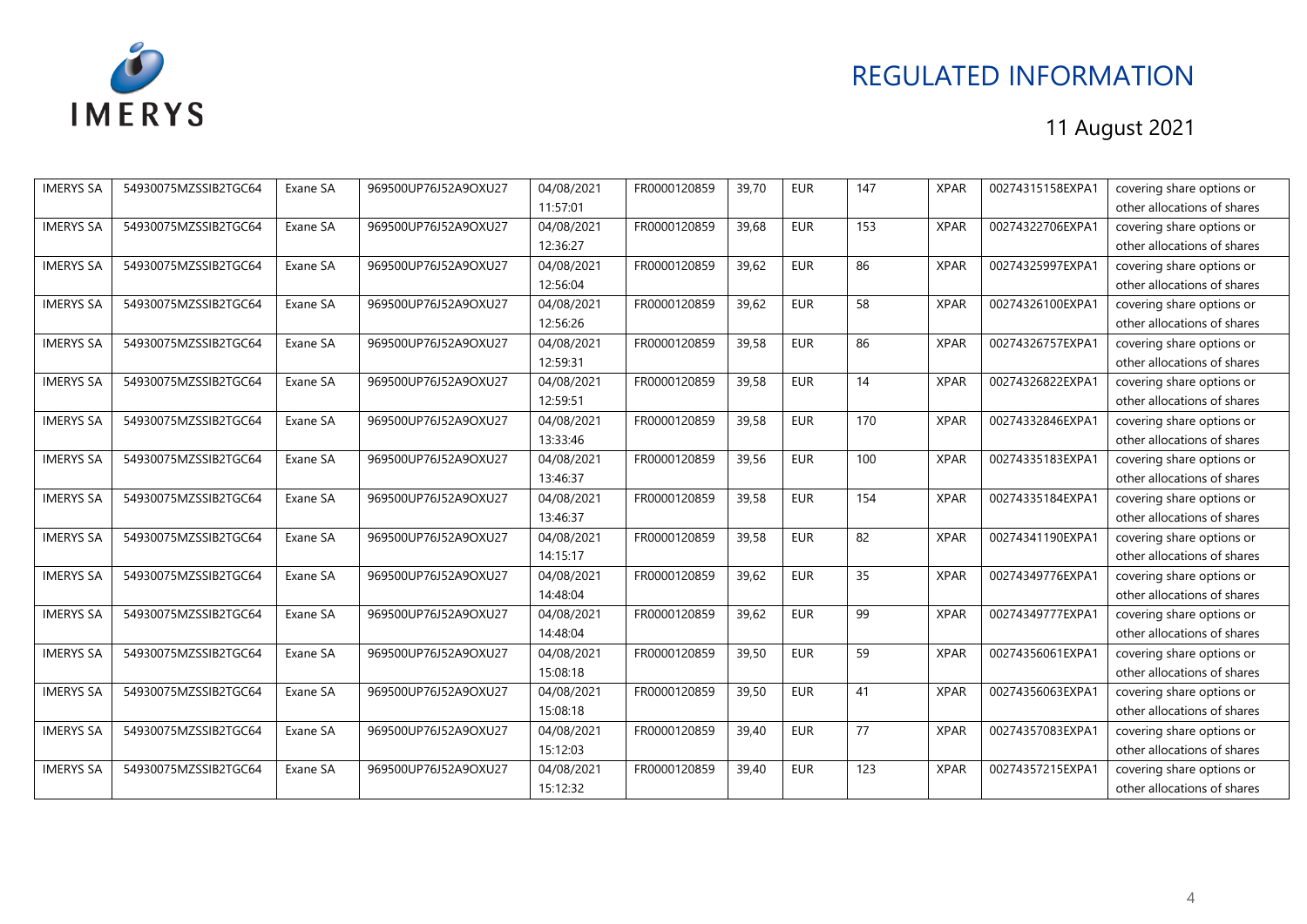

| <b>IMERYS SA</b> | 54930075MZSSIB2TGC64 | Exane SA | 969500UP76J52A9OXU27 | 04/08/2021 | FR0000120859 | 39,40 | <b>EUR</b> | 124 | <b>XPAR</b> | 00274357222EXPA1 | couverture d'options sur      |
|------------------|----------------------|----------|----------------------|------------|--------------|-------|------------|-----|-------------|------------------|-------------------------------|
|                  |                      |          |                      | 15:12:32   |              |       |            |     |             |                  | actions ou autres allocations |
|                  |                      |          |                      |            |              |       |            |     |             |                  | d'actions                     |
| <b>IMERYS SA</b> | 54930075MZSSIB2TGC64 | Exane SA | 969500UP76J52A9OXU27 | 04/08/2021 | FR0000120859 | 39,44 | <b>EUR</b> | 200 | <b>XPAR</b> | 00274362503EXPA1 | covering share options or     |
|                  |                      |          |                      | 15:30:06   |              |       |            |     |             |                  | other allocations of shares   |
| <b>IMERYS SA</b> | 54930075MZSSIB2TGC64 | Exane SA | 969500UP76J52A9OXU27 | 04/08/2021 | FR0000120859 | 39,44 | <b>EUR</b> | 15  | <b>XPAR</b> | 00274362504EXPA1 | covering share options or     |
|                  |                      |          |                      | 15:30:06   |              |       |            |     |             |                  | other allocations of shares   |
| <b>IMERYS SA</b> | 54930075MZSSIB2TGC64 | Exane SA | 969500UP76J52A9OXU27 | 04/08/2021 | FR0000120859 | 39,44 | <b>EUR</b> | 185 | <b>XPAR</b> | 00274362505EXPA1 | covering share options or     |
|                  |                      |          |                      | 15:30:06   |              |       |            |     |             |                  | other allocations of shares   |
| <b>IMERYS SA</b> | 54930075MZSSIB2TGC64 | Exane SA | 969500UP76J52A9OXU27 | 04/08/2021 | FR0000120859 | 39,44 | <b>EUR</b> | 200 | <b>XPAR</b> | 00274362506EXPA1 | covering share options or     |
|                  |                      |          |                      | 15:30:06   |              |       |            |     |             |                  | other allocations of shares   |
| <b>IMERYS SA</b> | 54930075MZSSIB2TGC64 | Exane SA | 969500UP76J52A9OXU27 | 04/08/2021 | FR0000120859 | 39,44 | <b>EUR</b> | 200 | <b>XPAR</b> | 00274362507EXPA1 | covering share options or     |
|                  |                      |          |                      | 15:30:06   |              |       |            |     |             |                  | other allocations of shares   |
| <b>IMERYS SA</b> | 54930075MZSSIB2TGC64 | Exane SA | 969500UP76J52A9OXU27 | 04/08/2021 | FR0000120859 | 39,52 | <b>EUR</b> | 127 | <b>XPAR</b> | 00274375024EXPA1 | covering share options or     |
|                  |                      |          |                      | 15:56:03   |              |       |            |     |             |                  | other allocations of shares   |
| <b>IMERYS SA</b> | 54930075MZSSIB2TGC64 | Exane SA | 969500UP76J52A9OXU27 | 04/08/2021 | FR0000120859 | 39,44 | <b>EUR</b> | 10  | <b>XPAR</b> | 00274375523EXPA1 | covering share options or     |
|                  |                      |          |                      | 15:57:18   |              |       |            |     |             |                  | other allocations of shares   |
| <b>IMERYS SA</b> | 54930075MZSSIB2TGC64 | Exane SA | 969500UP76J52A9OXU27 | 04/08/2021 | FR0000120859 | 39,44 | <b>EUR</b> | 6   | <b>XPAR</b> | 00274375524EXPA1 | covering share options or     |
|                  |                      |          |                      | 15:57:18   |              |       |            |     |             |                  | other allocations of shares   |
| <b>IMERYS SA</b> | 54930075MZSSIB2TGC64 | Exane SA | 969500UP76J52A9OXU27 | 04/08/2021 | FR0000120859 | 39,56 | <b>EUR</b> | 111 | <b>XPAR</b> | 00274392182EXPA1 | covering share options or     |
|                  |                      |          |                      | 16:31:51   |              |       |            |     |             |                  | other allocations of shares   |
| <b>IMERYS SA</b> | 54930075MZSSIB2TGC64 | Exane SA | 969500UP76J52A9OXU27 | 04/08/2021 | FR0000120859 | 39,56 | <b>EUR</b> | 16  | <b>XPAR</b> | 00274392183EXPA1 | covering share options or     |
|                  |                      |          |                      | 16:31:51   |              |       |            |     |             |                  | other allocations of shares   |
| <b>IMERYS SA</b> | 54930075MZSSIB2TGC64 | Exane SA | 969500UP76J52A9OXU27 | 04/08/2021 | FR0000120859 | 39,54 | <b>EUR</b> | 41  | <b>XPAR</b> | 00274392426EXPA1 | covering share options or     |
|                  |                      |          |                      | 16:32:20   |              |       |            |     |             |                  | other allocations of shares   |
| <b>IMERYS SA</b> | 54930075MZSSIB2TGC64 | Exane SA | 969500UP76J52A9OXU27 | 04/08/2021 | FR0000120859 | 39,54 | <b>EUR</b> | 115 | <b>XPAR</b> | 00274392427EXPA1 | covering share options or     |
|                  |                      |          |                      | 16:32:20   |              |       |            |     |             |                  | other allocations of shares   |
| <b>IMERYS SA</b> | 54930075MZSSIB2TGC64 | Exane SA | 969500UP76J52A9OXU27 | 04/08/2021 | FR0000120859 | 39,56 | <b>EUR</b> | 127 | <b>XPAR</b> | 00274395958EXPA1 | covering share options or     |
|                  |                      |          |                      | 16:39:17   |              |       |            |     |             |                  | other allocations of shares   |
| <b>IMERYS SA</b> | 54930075MZSSIB2TGC64 | Exane SA | 969500UP76J52A9OXU27 | 04/08/2021 | FR0000120859 | 39,56 | <b>EUR</b> | 43  | <b>XPAR</b> | 00274400693EXPA1 | covering share options or     |
|                  |                      |          |                      | 16:49:06   |              |       |            |     |             |                  | other allocations of shares   |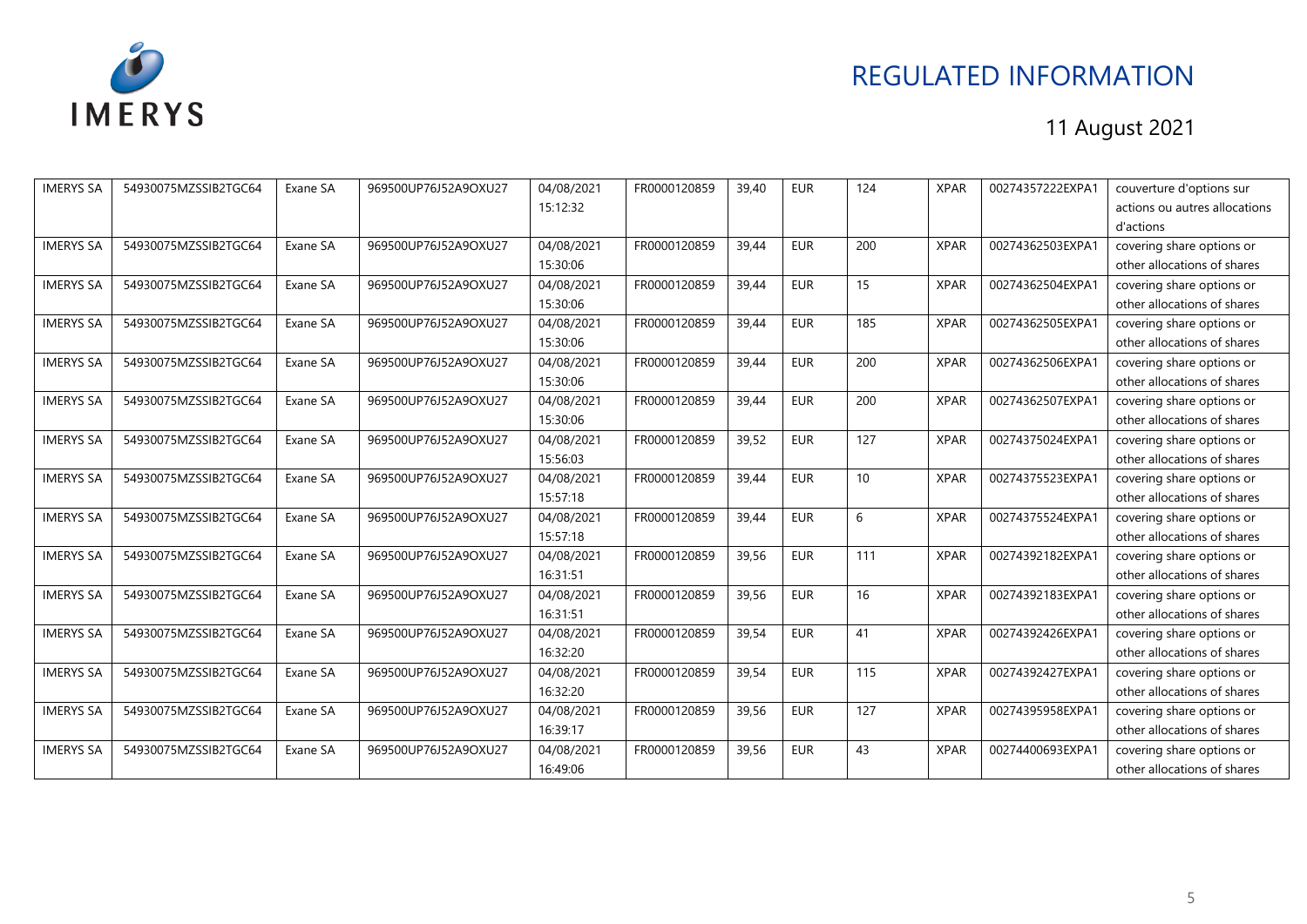

| <b>IMERYS SA</b> | 54930075MZSSIB2TGC64 | Exane SA | 969500UP76J52A9OXU27 | 04/08/2021 | FR0000120859 | 39,56 | <b>EUR</b> | 102            | <b>XPAR</b> | 00274403987EXPA1 | covering share options or   |
|------------------|----------------------|----------|----------------------|------------|--------------|-------|------------|----------------|-------------|------------------|-----------------------------|
|                  |                      |          |                      | 16:56:09   |              |       |            |                |             |                  | other allocations of shares |
| <b>IMERYS SA</b> | 54930075MZSSIB2TGC64 | Exane SA | 969500UP76J52A9OXU27 | 04/08/2021 | FR0000120859 | 39,56 | <b>EUR</b> | 91             | <b>XPAR</b> | 00274406384EXPA1 | covering share options or   |
|                  |                      |          |                      | 17:00:59   |              |       |            |                |             |                  | other allocations of shares |
| <b>IMERYS SA</b> | 54930075MZSSIB2TGC64 | Exane SA | 969500UP76J52A9OXU27 | 04/08/2021 | FR0000120859 | 39,56 | <b>EUR</b> | $\overline{4}$ | <b>XPAR</b> | 00274424236EXPA1 | covering share options or   |
|                  |                      |          |                      | 17:29:49   |              |       |            |                |             |                  | other allocations of shares |
| <b>IMERYS SA</b> | 54930075MZSSIB2TGC64 | Exane SA | 969500UP76J52A9OXU27 | 04/08/2021 | FR0000120859 | 39,56 | <b>EUR</b> | $\overline{3}$ | <b>XPAR</b> | 00274424237EXPA1 | covering share options or   |
|                  |                      |          |                      | 17:29:49   |              |       |            |                |             |                  | other allocations of shares |
| <b>IMERYS SA</b> | 54930075MZSSIB2TGC64 | Exane SA | 969500UP76J52A9OXU27 | 04/08/2021 | FR0000120859 | 39,56 | <b>EUR</b> | 3              | <b>XPAR</b> | 00274424238EXPA1 | covering share options or   |
|                  |                      |          |                      | 17:29:49   |              |       |            |                |             |                  | other allocations of shares |
| <b>IMERYS SA</b> | 54930075MZSSIB2TGC64 | Exane SA | 969500UP76J52A9OXU27 | 04/08/2021 | FR0000120859 | 39,56 | <b>EUR</b> | 23             | <b>XPAR</b> | 00274424369EXPA1 | covering share options or   |
|                  |                      |          |                      | 17:29:57   |              |       |            |                |             |                  | other allocations of shares |
| <b>IMERYS SA</b> | 54930075MZSSIB2TGC64 | Exane SA | 969500UP76J52A9OXU27 | 04/08/2021 | FR0000120859 | 39,56 | <b>EUR</b> | 46             | <b>XPAR</b> | 00274424370EXPA1 | covering share options or   |
|                  |                      |          |                      | 17:29:57   |              |       |            |                |             |                  | other allocations of shares |
| <b>IMERYS SA</b> | 54930075MZSSIB2TGC64 | Exane SA | 969500UP76J52A9OXU27 | 04/08/2021 | FR0000120859 | 39.54 | <b>EUR</b> | 154            | <b>XPAR</b> | 00274425661EXPA1 | covering share options or   |
|                  |                      |          |                      | 17:35:05   |              |       |            |                |             |                  | other allocations of shares |
| <b>IMERYS SA</b> | 54930075MZSSIB2TGC64 | Exane SA | 969500UP76J52A9OXU27 | 04/08/2021 | FR0000120859 | 39,54 | <b>EUR</b> | 100            | <b>XPAR</b> | 00274425662EXPA1 | covering share options or   |
|                  |                      |          |                      | 17:35:05   |              |       |            |                |             |                  | other allocations of shares |
| <b>IMERYS SA</b> | 54930075MZSSIB2TGC64 | Exane SA | 969500UP76J52A9OXU27 | 04/08/2021 | FR0000120859 | 39,54 | <b>EUR</b> | 24             | <b>XPAR</b> | 00274425663EXPA1 | covering share options or   |
|                  |                      |          |                      | 17:35:05   |              |       |            |                |             |                  | other allocations of shares |
| <b>IMERYS SA</b> | 54930075MZSSIB2TGC64 | Exane SA | 969500UP76J52A9OXU27 | 04/08/2021 | FR0000120859 | 39.54 | <b>EUR</b> | 76             | <b>XPAR</b> | 00274425664EXPA1 | covering share options or   |
|                  |                      |          |                      | 17:35:05   |              |       |            |                |             |                  | other allocations of shares |
| <b>IMERYS SA</b> | 54930075MZSSIB2TGC64 | Exane SA | 969500UP76J52A9OXU27 | 05/08/2021 | FR0000120859 | 39,66 | <b>EUR</b> | 113            | <b>XPAR</b> | 00274432202EXPA1 | covering share options or   |
|                  |                      |          |                      | 09:09:23   |              |       |            |                |             |                  | other allocations of shares |
| <b>IMERYS SA</b> | 54930075MZSSIB2TGC64 | Exane SA | 969500UP76J52A9OXU27 | 05/08/2021 | FR0000120859 | 39,70 | <b>EUR</b> | 29             | <b>XPAR</b> | 00274436379EXPA1 | covering share options or   |
|                  |                      |          |                      | 09:24:48   |              |       |            |                |             |                  | other allocations of shares |
| <b>IMERYS SA</b> | 54930075MZSSIB2TGC64 | Exane SA | 969500UP76J52A9OXU27 | 05/08/2021 | FR0000120859 | 39,70 | <b>EUR</b> | 149            | <b>XPAR</b> | 00274436440EXPA1 | covering share options or   |
|                  |                      |          |                      | 09:25:05   |              |       |            |                |             |                  | other allocations of shares |
| <b>IMERYS SA</b> | 54930075MZSSIB2TGC64 | Exane SA | 969500UP76J52A9OXU27 | 05/08/2021 | FR0000120859 | 39,78 | <b>EUR</b> | 106            | <b>XPAR</b> | 00274440108EXPA1 | covering share options or   |
|                  |                      |          |                      | 09:45:19   |              |       |            |                |             |                  | other allocations of shares |
| <b>IMERYS SA</b> | 54930075MZSSIB2TGC64 | Exane SA | 969500UP76J52A9OXU27 | 05/08/2021 | FR0000120859 | 39,68 | <b>EUR</b> | 92             | <b>XPAR</b> | 00274444403EXPA1 | covering share options or   |
|                  |                      |          |                      | 10:02:23   |              |       |            |                |             |                  | other allocations of shares |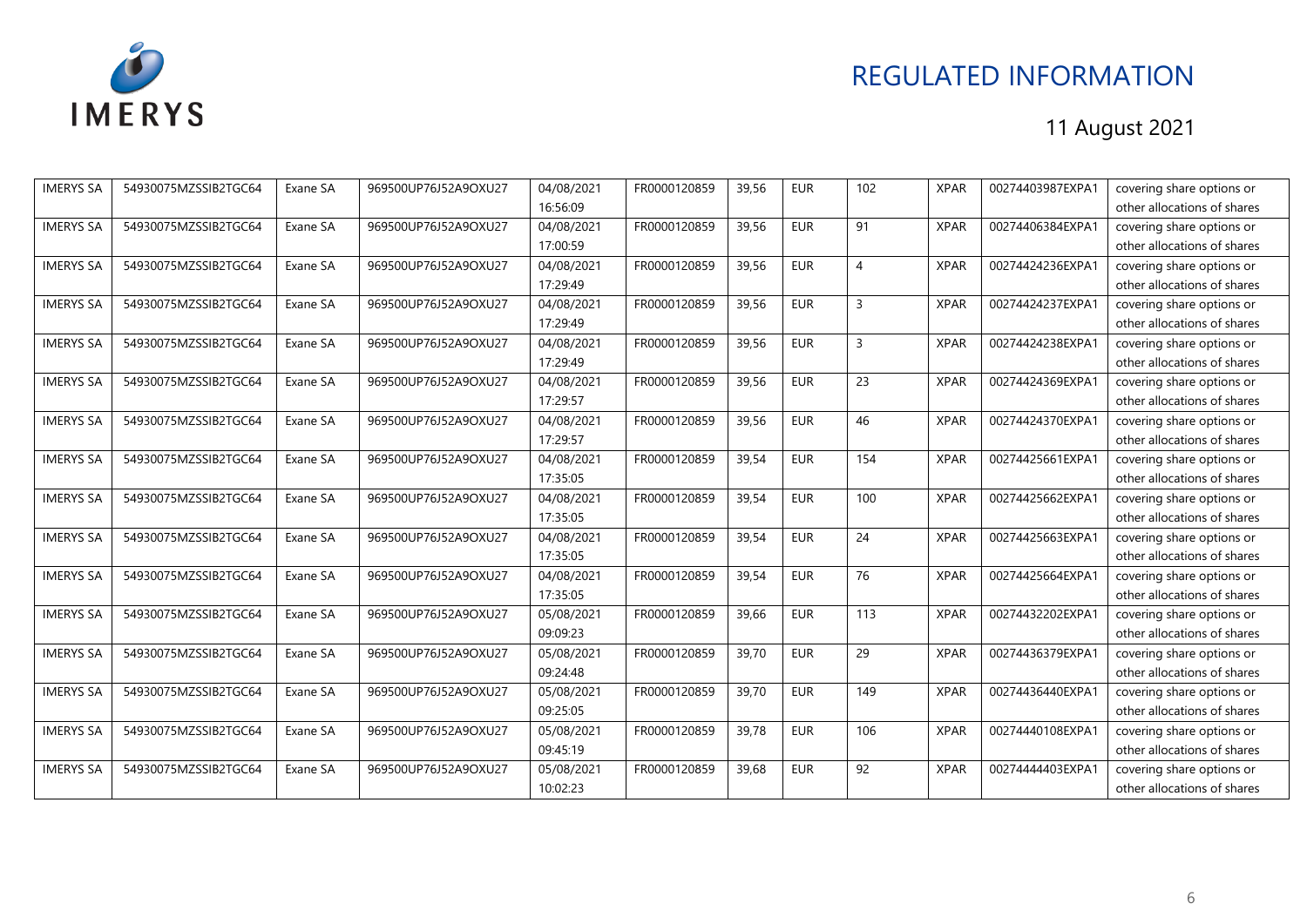

| <b>IMERYS SA</b> | 54930075MZSSIB2TGC64 | Exane SA | 969500UP76J52A9OXU27 | 05/08/2021 | FR0000120859 | 39,68 | <b>EUR</b> | 46              | <b>XPAR</b> | 00274444404EXPA1 | covering share options or   |
|------------------|----------------------|----------|----------------------|------------|--------------|-------|------------|-----------------|-------------|------------------|-----------------------------|
|                  |                      |          |                      | 10:02:23   |              |       |            |                 |             |                  | other allocations of shares |
| <b>IMERYS SA</b> | 54930075MZSSIB2TGC64 | Exane SA | 969500UP76J52A9OXU27 | 05/08/2021 | FR0000120859 | 39.66 | <b>EUR</b> |                 | <b>XPAR</b> | 00274450707EXPA1 | covering share options or   |
|                  |                      |          |                      | 10:30:06   |              |       |            |                 |             |                  | other allocations of shares |
| <b>IMERYS SA</b> | 54930075MZSSIB2TGC64 | Exane SA | 969500UP76J52A9OXU27 | 05/08/2021 | FR0000120859 | 39,66 | <b>EUR</b> | 208             | <b>XPAR</b> | 00274450708EXPA1 | covering share options or   |
|                  |                      |          |                      | 10:30:06   |              |       |            |                 |             |                  | other allocations of shares |
| <b>IMERYS SA</b> | 54930075MZSSIB2TGC64 | Exane SA | 969500UP76J52A9OXU27 | 05/08/2021 | FR0000120859 | 39,60 | <b>EUR</b> | 100             | <b>XPAR</b> | 00274452677EXPA1 | covering share options or   |
|                  |                      |          |                      | 10:38:38   |              |       |            |                 |             |                  | other allocations of shares |
| <b>IMERYS SA</b> | 54930075MZSSIB2TGC64 | Exane SA | 969500UP76J52A9OXU27 | 05/08/2021 | FR0000120859 | 39.66 | <b>EUR</b> | 147             | <b>XPAR</b> | 00274459902EXPA1 | covering share options or   |
|                  |                      |          |                      | 11:13:26   |              |       |            |                 |             |                  | other allocations of shares |
| <b>IMERYS SA</b> | 54930075MZSSIB2TGC64 | Exane SA | 969500UP76J52A9OXU27 | 05/08/2021 | FR0000120859 | 39,64 | <b>EUR</b> | 170             | <b>XPAR</b> | 00274463473EXPA1 | covering share options or   |
|                  |                      |          |                      | 11:32:39   |              |       |            |                 |             |                  | other allocations of shares |
| <b>IMERYS SA</b> | 54930075MZSSIB2TGC64 | Exane SA | 969500UP76J52A9OXU27 | 05/08/2021 | FR0000120859 | 39,74 | <b>EUR</b> | 189             | <b>XPAR</b> | 00274471009EXPA1 | covering share options or   |
|                  |                      |          |                      | 12:11:02   |              |       |            |                 |             |                  | other allocations of shares |
| <b>IMERYS SA</b> | 54930075MZSSIB2TGC64 | Exane SA | 969500UP76J52A9OXU27 | 05/08/2021 | FR0000120859 | 39.52 | <b>EUR</b> | 172             | <b>XPAR</b> | 00274476452EXPA1 | covering share options or   |
|                  |                      |          |                      | 12:53:42   |              |       |            |                 |             |                  | other allocations of shares |
| <b>IMERYS SA</b> | 54930075MZSSIB2TGC64 | Exane SA | 969500UP76J52A9OXU27 | 05/08/2021 | FR0000120859 | 39,50 | <b>EUR</b> | 68              | <b>XPAR</b> | 00274476453EXPA1 | covering share options or   |
|                  |                      |          |                      | 12:53:42   |              |       |            |                 |             |                  | other allocations of shares |
| <b>IMERYS SA</b> | 54930075MZSSIB2TGC64 | Exane SA | 969500UP76J52A9OXU27 | 05/08/2021 | FR0000120859 | 39,50 | <b>EUR</b> | $\overline{32}$ | <b>XPAR</b> | 00274476598EXPA1 | covering share options or   |
|                  |                      |          |                      | 12:54:35   |              |       |            |                 |             |                  | other allocations of shares |
| <b>IMERYS SA</b> | 54930075MZSSIB2TGC64 | Exane SA | 969500UP76J52A9OXU27 | 05/08/2021 | FR0000120859 | 39,46 | <b>EUR</b> |                 | <b>XPAR</b> | 00274480779EXPA1 | covering share options or   |
|                  |                      |          |                      | 13:19:32   |              |       |            |                 |             |                  | other allocations of shares |
| <b>IMERYS SA</b> | 54930075MZSSIB2TGC64 | Exane SA | 969500UP76J52A9OXU27 | 05/08/2021 | FR0000120859 | 39.46 | <b>EUR</b> | 75              | <b>XPAR</b> | 00274481260EXPA1 | covering share options or   |
|                  |                      |          |                      | 13:23:23   |              |       |            |                 |             |                  | other allocations of shares |
| <b>IMERYS SA</b> | 54930075MZSSIB2TGC64 | Exane SA | 969500UP76J52A9OXU27 | 05/08/2021 | FR0000120859 | 39,46 | <b>EUR</b> | 24              | <b>XPAR</b> | 00274481261EXPA1 | covering share options or   |
|                  |                      |          |                      | 13:23:23   |              |       |            |                 |             |                  | other allocations of shares |
| <b>IMERYS SA</b> | 54930075MZSSIB2TGC64 | Exane SA | 969500UP76J52A9OXU27 | 05/08/2021 | FR0000120859 | 39,52 | <b>EUR</b> | 200             | <b>XPAR</b> | 00274484437EXPA1 | covering share options or   |
|                  |                      |          |                      | 13:46:40   |              |       |            |                 |             |                  | other allocations of shares |
| <b>IMERYS SA</b> | 54930075MZSSIB2TGC64 | Exane SA | 969500UP76J52A9OXU27 | 05/08/2021 | FR0000120859 | 39,52 | <b>EUR</b> | 90              | <b>XPAR</b> | 00274486824EXPA1 | covering share options or   |
|                  |                      |          |                      | 14:01:11   |              |       |            |                 |             |                  | other allocations of shares |
| <b>IMERYS SA</b> | 54930075MZSSIB2TGC64 | Exane SA | 969500UP76J52A9OXU27 | 05/08/2021 | FR0000120859 | 39,58 | <b>EUR</b> | $\overline{3}$  | <b>CEUX</b> | 00274487526EXPA1 | covering share options or   |
|                  |                      |          |                      | 14:05:25   |              |       |            |                 |             |                  | other allocations of shares |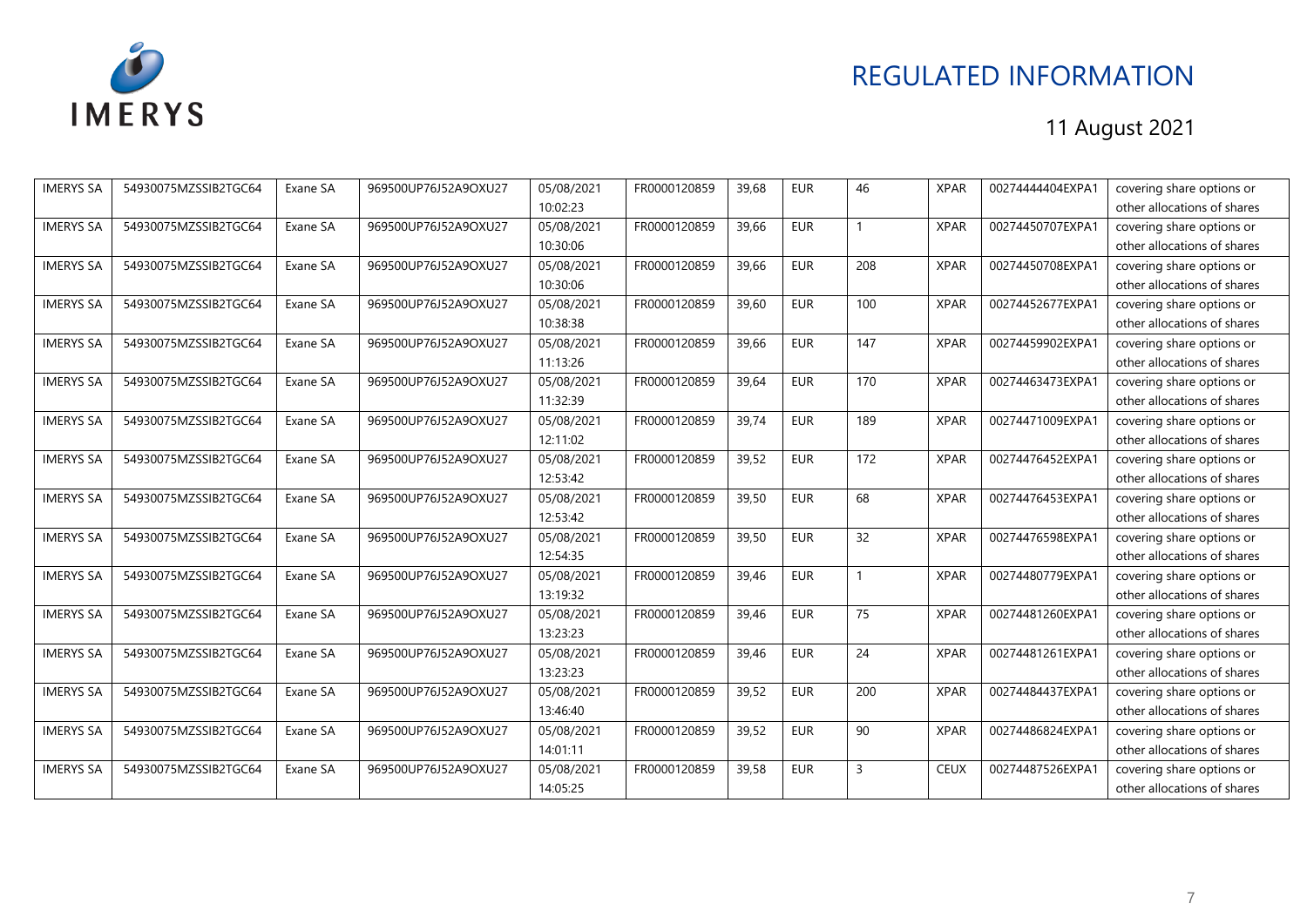

| <b>IMERYS SA</b> | 54930075MZSSIB2TGC64 | Exane SA | 969500UP76J52A9OXU27 | 05/08/2021 | FR0000120859 | 39.58 | <b>EUR</b> | $\overline{3}$ | <b>CEUX</b> | 00274487527EXPA1 | covering share options or   |
|------------------|----------------------|----------|----------------------|------------|--------------|-------|------------|----------------|-------------|------------------|-----------------------------|
|                  |                      |          |                      | 14:05:25   |              |       |            |                |             |                  | other allocations of shares |
| <b>IMERYS SA</b> | 54930075MZSSIB2TGC64 | Exane SA | 969500UP76J52A9OXU27 | 05/08/2021 | FR0000120859 | 39,60 | <b>EUR</b> | 14             | <b>XPAR</b> | 00274491531EXPA1 | covering share options or   |
|                  |                      |          |                      | 14:29:52   |              |       |            |                |             |                  | other allocations of shares |
| <b>IMERYS SA</b> | 54930075MZSSIB2TGC64 | Exane SA | 969500UP76J52A9OXU27 | 05/08/2021 | FR0000120859 | 39,60 | <b>EUR</b> | 65             | <b>XPAR</b> | 00274491532EXPA1 | covering share options or   |
|                  |                      |          |                      | 14:29:52   |              |       |            |                |             |                  | other allocations of shares |
| <b>IMERYS SA</b> | 54930075MZSSIB2TGC64 | Exane SA | 969500UP76J52A9OXU27 | 05/08/2021 | FR0000120859 | 39.52 | <b>EUR</b> | 91             | <b>XPAR</b> | 00274492878EXPA1 | covering share options or   |
|                  |                      |          |                      | 14:37:07   |              |       |            |                |             |                  | other allocations of shares |
| <b>IMERYS SA</b> | 54930075MZSSIB2TGC64 | Exane SA | 969500UP76J52A9OXU27 | 05/08/2021 | FR0000120859 | 39,50 | <b>EUR</b> | 136            | <b>XPAR</b> | 00274492879EXPA1 | covering share options or   |
|                  |                      |          |                      | 14:37:07   |              |       |            |                |             |                  | other allocations of shares |
| <b>IMERYS SA</b> | 54930075MZSSIB2TGC64 | Exane SA | 969500UP76J52A9OXU27 | 05/08/2021 | FR0000120859 | 39,54 | <b>EUR</b> | 33             | <b>XPAR</b> | 00274493938EXPA1 | covering share options or   |
|                  |                      |          |                      | 14:43:16   |              |       |            |                |             |                  | other allocations of shares |
| <b>IMERYS SA</b> | 54930075MZSSIB2TGC64 | Exane SA | 969500UP76J52A9OXU27 | 05/08/2021 | FR0000120859 | 39,54 | <b>EUR</b> | 25             | <b>XPAR</b> | 00274493939EXPA1 | covering share options or   |
|                  |                      |          |                      | 14:43:16   |              |       |            |                |             |                  | other allocations of shares |
| <b>IMERYS SA</b> | 54930075MZSSIB2TGC64 | Exane SA | 969500UP76J52A9OXU27 | 05/08/2021 | FR0000120859 | 39,54 | <b>EUR</b> | 8              | <b>XPAR</b> | 00274493940EXPA1 | covering share options or   |
|                  |                      |          |                      | 14:43:16   |              |       |            |                |             |                  | other allocations of shares |
| <b>IMERYS SA</b> | 54930075MZSSIB2TGC64 | Exane SA | 969500UP76J52A9OXU27 | 05/08/2021 | FR0000120859 | 39.50 | <b>EUR</b> |                | <b>XPAR</b> | 00274494634EXPA1 | covering share options or   |
|                  |                      |          |                      | 14:47:22   |              |       |            |                |             |                  | other allocations of shares |
| <b>IMERYS SA</b> | 54930075MZSSIB2TGC64 | Exane SA | 969500UP76J52A9OXU27 | 05/08/2021 | FR0000120859 | 39,50 | <b>EUR</b> | 37             | <b>XPAR</b> | 00274496284EXPA1 | covering share options or   |
|                  |                      |          |                      | 14:54:25   |              |       |            |                |             |                  | other allocations of shares |
| <b>IMERYS SA</b> | 54930075MZSSIB2TGC64 | Exane SA | 969500UP76J52A9OXU27 | 05/08/2021 | FR0000120859 | 39,50 | <b>EUR</b> | 26             | <b>XPAR</b> | 00274496285EXPA1 | covering share options or   |
|                  |                      |          |                      | 14:54:25   |              |       |            |                |             |                  | other allocations of shares |
| <b>IMERYS SA</b> | 54930075MZSSIB2TGC64 | Exane SA | 969500UP76J52A9OXU27 | 05/08/2021 | FR0000120859 | 39.52 | <b>EUR</b> | $\overline{2}$ | <b>XPAR</b> | 00274500723EXPA1 | covering share options or   |
|                  |                      |          |                      | 15:13:55   |              |       |            |                |             |                  | other allocations of shares |
| <b>IMERYS SA</b> | 54930075MZSSIB2TGC64 | Exane SA | 969500UP76J52A9OXU27 | 05/08/2021 | FR0000120859 | 39,58 | <b>EUR</b> | 21             | <b>XPAR</b> | 00274501594EXPA1 | covering share options or   |
|                  |                      |          |                      | 15:17:11   |              |       |            |                |             |                  | other allocations of shares |
| <b>IMERYS SA</b> | 54930075MZSSIB2TGC64 | Exane SA | 969500UP76J52A9OXU27 | 05/08/2021 | FR0000120859 | 39,58 | <b>EUR</b> | 92             | <b>XPAR</b> | 00274502452EXPA1 | covering share options or   |
|                  |                      |          |                      | 15:21:16   |              |       |            |                |             |                  | other allocations of shares |
| <b>IMERYS SA</b> | 54930075MZSSIB2TGC64 | Exane SA | 969500UP76J52A9OXU27 | 05/08/2021 | FR0000120859 | 39,56 | <b>EUR</b> | 23             | <b>XPAR</b> | 00274503962EXPA1 | covering share options or   |
|                  |                      |          |                      | 15:26:51   |              |       |            |                |             |                  | other allocations of shares |
| <b>IMERYS SA</b> | 54930075MZSSIB2TGC64 | Exane SA | 969500UP76J52A9OXU27 | 05/08/2021 | FR0000120859 | 39,56 | <b>EUR</b> |                | <b>XPAR</b> | 00274504512EXPA1 | covering share options or   |
|                  |                      |          |                      | 15:29:16   |              |       |            |                |             |                  | other allocations of shares |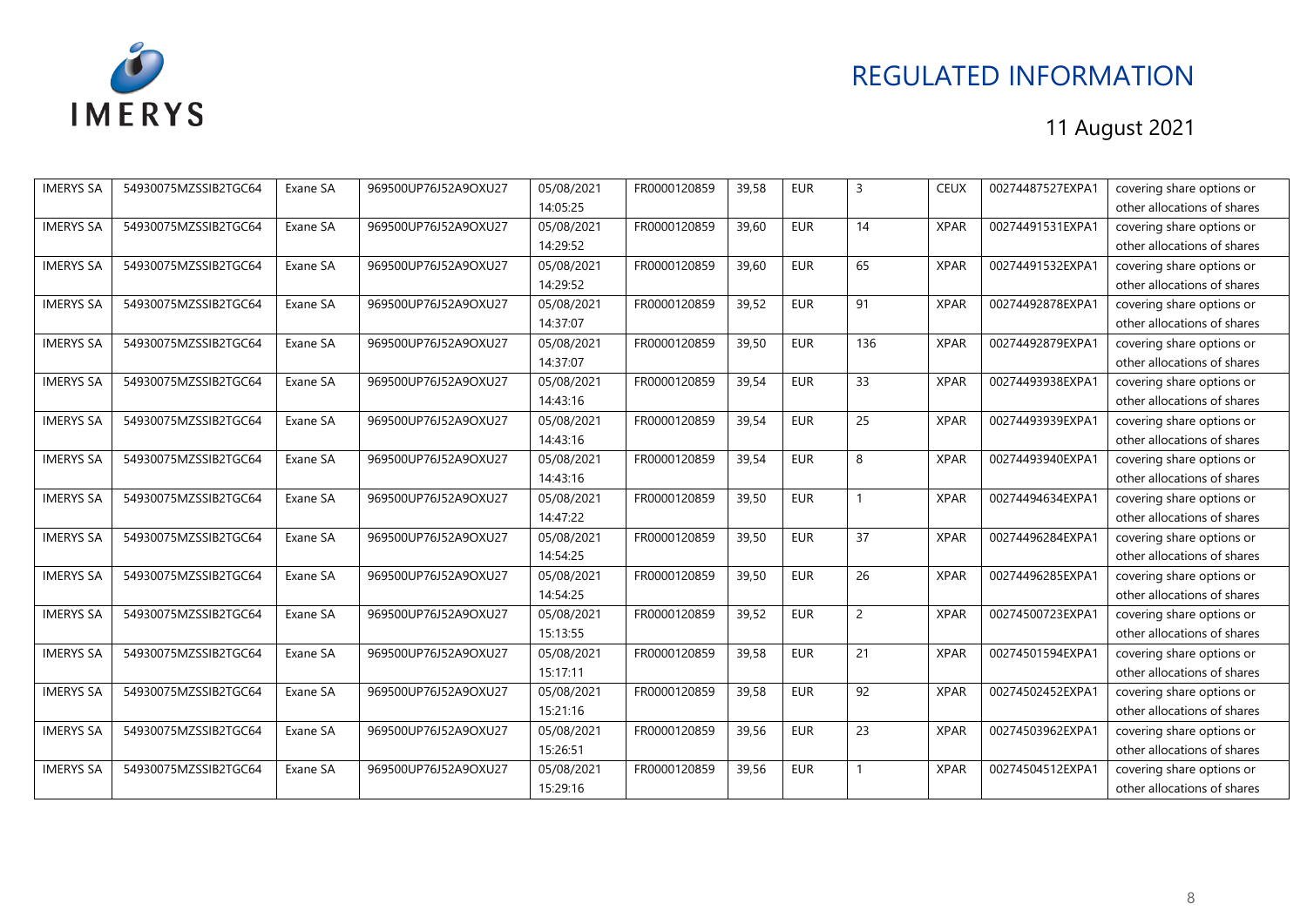

| <b>IMERYS SA</b> | 54930075MZSSIB2TGC64 | Exane SA | 969500UP76J52A9OXU27 | 05/08/2021 | FR0000120859 | 39,56 | <b>EUR</b> | $\overline{A}$  | <b>XPAR</b> | 00274504529EXPA1 | covering share options or   |
|------------------|----------------------|----------|----------------------|------------|--------------|-------|------------|-----------------|-------------|------------------|-----------------------------|
|                  |                      |          |                      | 15:29:23   |              |       |            |                 |             |                  | other allocations of shares |
| <b>IMERYS SA</b> | 54930075MZSSIB2TGC64 | Exane SA | 969500UP76J52A9OXU27 | 05/08/2021 | FR0000120859 | 39,56 | <b>EUR</b> |                 | <b>XPAR</b> | 00274504888EXPA1 | covering share options or   |
|                  |                      |          |                      | 15:30:09   |              |       |            |                 |             |                  | other allocations of shares |
| <b>IMERYS SA</b> | 54930075MZSSIB2TGC64 | Exane SA | 969500UP76J52A9OXU27 | 05/08/2021 | FR0000120859 | 39,56 | <b>EUR</b> | 87              | <b>XPAR</b> | 00274504976EXPA1 | covering share options or   |
|                  |                      |          |                      | 15:30:19   |              |       |            |                 |             |                  | other allocations of shares |
| <b>IMERYS SA</b> | 54930075MZSSIB2TGC64 | Exane SA | 969500UP76J52A9OXU27 | 05/08/2021 | FR0000120859 | 39.60 | <b>EUR</b> | 105             | <b>XPAR</b> | 00274509062EXPA1 | covering share options or   |
|                  |                      |          |                      | 15:42:23   |              |       |            |                 |             |                  | other allocations of shares |
| <b>IMERYS SA</b> | 54930075MZSSIB2TGC64 | Exane SA | 969500UP76J52A9OXU27 | 05/08/2021 | FR0000120859 | 39,58 | <b>EUR</b> | 56              | <b>XPAR</b> | 00274511870EXPA1 | covering share options or   |
|                  |                      |          |                      | 15:54:13   |              |       |            |                 |             |                  | other allocations of shares |
| <b>IMERYS SA</b> | 54930075MZSSIB2TGC64 | Exane SA | 969500UP76J52A9OXU27 | 05/08/2021 | FR0000120859 | 39,60 | <b>EUR</b> | 93              | <b>XPAR</b> | 00274516869EXPA1 | covering share options or   |
|                  |                      |          |                      | 16:09:27   |              |       |            |                 |             |                  | other allocations of shares |
| <b>IMERYS SA</b> | 54930075MZSSIB2TGC64 | Exane SA | 969500UP76J52A9OXU27 | 05/08/2021 | FR0000120859 | 39,58 | <b>EUR</b> | 144             | <b>XPAR</b> | 00274519586EXPA1 | covering share options or   |
|                  |                      |          |                      | 16:17:34   |              |       |            |                 |             |                  | other allocations of shares |
| <b>IMERYS SA</b> | 54930075MZSSIB2TGC64 | Exane SA | 969500UP76J52A9OXU27 | 05/08/2021 | FR0000120859 | 39,60 | <b>EUR</b> | 100             | <b>XPAR</b> | 00274519587EXPA1 | covering share options or   |
|                  |                      |          |                      | 16:17:34   |              |       |            |                 |             |                  | other allocations of shares |
| <b>IMERYS SA</b> | 54930075MZSSIB2TGC64 | Exane SA | 969500UP76J52A9OXU27 | 05/08/2021 | FR0000120859 | 39,58 | <b>EUR</b> | 200             | <b>XPAR</b> | 00274524949EXPA1 | covering share options or   |
|                  |                      |          |                      | 16:30:51   |              |       |            |                 |             |                  | other allocations of shares |
| <b>IMERYS SA</b> | 54930075MZSSIB2TGC64 | Exane SA | 969500UP76J52A9OXU27 | 05/08/2021 | FR0000120859 | 39,56 | <b>EUR</b> | 87              | <b>XPAR</b> | 00274524950EXPA1 | covering share options or   |
|                  |                      |          |                      | 16:30:51   |              |       |            |                 |             |                  | other allocations of shares |
| <b>IMERYS SA</b> | 54930075MZSSIB2TGC64 | Exane SA | 969500UP76J52A9OXU27 | 05/08/2021 | FR0000120859 | 39,60 | <b>EUR</b> | 91              | <b>XPAR</b> | 00274524951EXPA1 | covering share options or   |
|                  |                      |          |                      | 16:30:51   |              |       |            |                 |             |                  | other allocations of shares |
| <b>IMERYS SA</b> | 54930075MZSSIB2TGC64 | Exane SA | 969500UP76J52A9OXU27 | 05/08/2021 | FR0000120859 | 39.58 | <b>EUR</b> | 130             | <b>XPAR</b> | 00274525126EXPA1 | covering share options or   |
|                  |                      |          |                      | 16:31:22   |              |       |            |                 |             |                  | other allocations of shares |
| <b>IMERYS SA</b> | 54930075MZSSIB2TGC64 | Exane SA | 969500UP76J52A9OXU27 | 05/08/2021 | FR0000120859 | 39,56 | <b>EUR</b> | 13              | <b>XPAR</b> | 00274525259EXPA1 | covering share options or   |
|                  |                      |          |                      | 16:31:52   |              |       |            |                 |             |                  | other allocations of shares |
| <b>IMERYS SA</b> | 54930075MZSSIB2TGC64 | Exane SA | 969500UP76J52A9OXU27 | 05/08/2021 | FR0000120859 | 39,54 | <b>EUR</b> |                 | <b>XPAR</b> | 00274527437EXPA1 | covering share options or   |
|                  |                      |          |                      | 16:37:36   |              |       |            |                 |             |                  | other allocations of shares |
| <b>IMERYS SA</b> | 54930075MZSSIB2TGC64 | Exane SA | 969500UP76J52A9OXU27 | 05/08/2021 | FR0000120859 | 39,54 | <b>EUR</b> | $\overline{22}$ | <b>XPAR</b> | 00274527711EXPA1 | covering share options or   |
|                  |                      |          |                      | 16:38:20   |              |       |            |                 |             |                  | other allocations of shares |
| <b>IMERYS SA</b> | 54930075MZSSIB2TGC64 | Exane SA | 969500UP76J52A9OXU27 | 05/08/2021 | FR0000120859 | 39,54 | <b>EUR</b> | 23              | <b>XPAR</b> | 00274530111EXPA1 | covering share options or   |
|                  |                      |          |                      | 16:44:49   |              |       |            |                 |             |                  | other allocations of shares |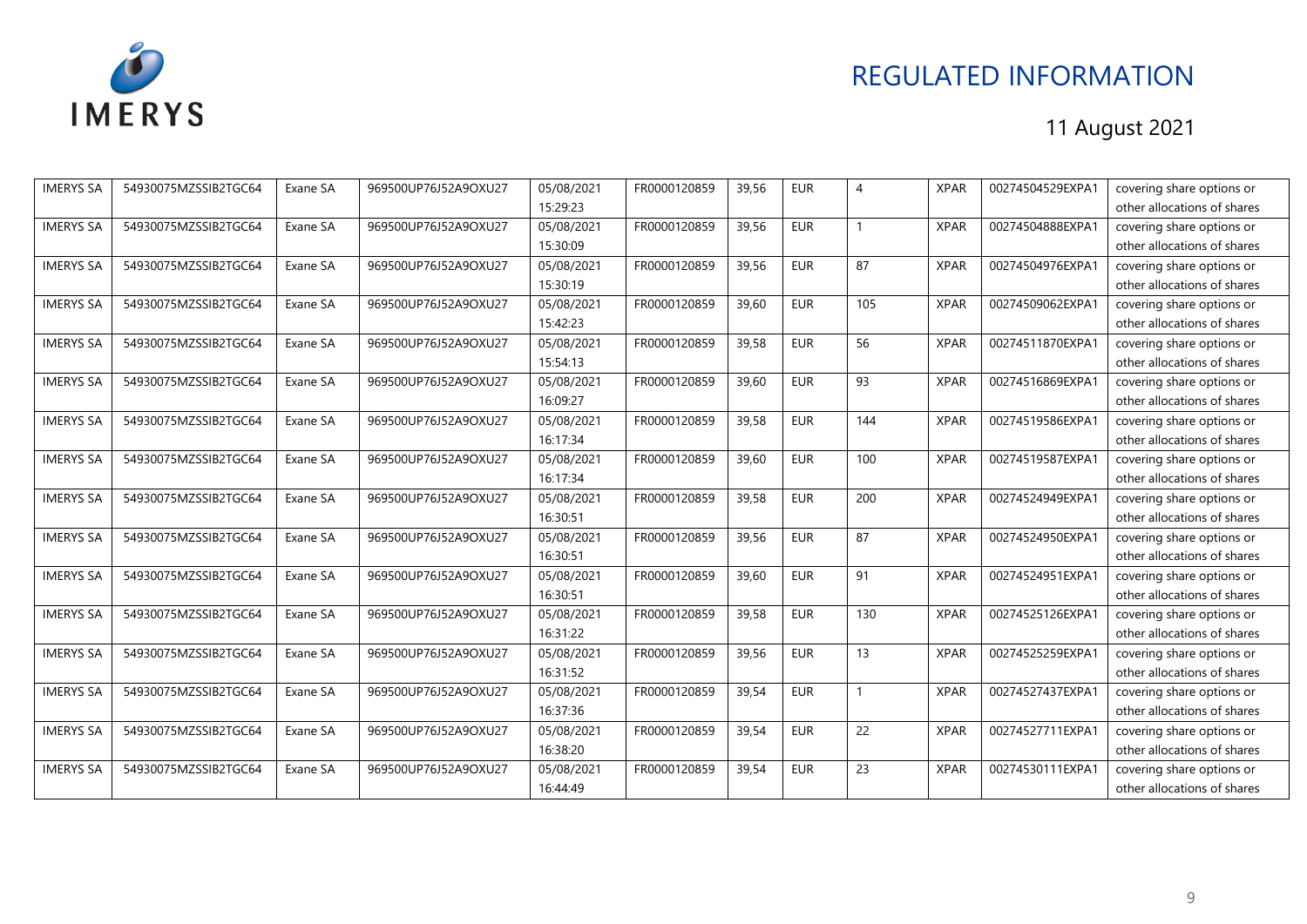

| <b>IMERYS SA</b> | 54930075MZSSIB2TGC64 | Exane SA | 969500UP76J52A9OXU27 | 05/08/2021 | FR0000120859 | 39.58 | <b>EUR</b> | 72  | <b>XPAR</b> | 00274532486EXPA1 | covering share options or   |
|------------------|----------------------|----------|----------------------|------------|--------------|-------|------------|-----|-------------|------------------|-----------------------------|
|                  |                      |          |                      | 16:51:30   |              |       |            |     |             |                  | other allocations of shares |
| <b>IMERYS SA</b> | 54930075MZSSIB2TGC64 | Exane SA | 969500UP76J52A9OXU27 | 05/08/2021 | FR0000120859 | 39,58 | <b>EUR</b> |     | <b>XPAR</b> | 00274533730EXPA1 | covering share options or   |
|                  |                      |          |                      | 16:55:25   |              |       |            |     |             |                  | other allocations of shares |
| <b>IMERYS SA</b> | 54930075MZSSIB2TGC64 | Exane SA | 969500UP76J52A9OXU27 | 05/08/2021 | FR0000120859 | 39,58 | <b>EUR</b> | 53  | <b>XPAR</b> | 00274533731EXPA1 | covering share options or   |
|                  |                      |          |                      | 16:55:25   |              |       |            |     |             |                  | other allocations of shares |
| <b>IMERYS SA</b> | 54930075MZSSIB2TGC64 | Exane SA | 969500UP76J52A9OXU27 | 05/08/2021 | FR0000120859 | 39.54 | <b>EUR</b> | 54  | <b>XPAR</b> | 00274537294EXPA1 | covering share options or   |
|                  |                      |          |                      | 17:04:27   |              |       |            |     |             |                  | other allocations of shares |
| <b>IMERYS SA</b> | 54930075MZSSIB2TGC64 | Exane SA | 969500UP76J52A9OXU27 | 05/08/2021 | FR0000120859 | 39,58 | <b>EUR</b> | 85  | <b>XPAR</b> | 00274537295EXPA1 | covering share options or   |
|                  |                      |          |                      | 17:04:27   |              |       |            |     |             |                  | other allocations of shares |
| <b>IMERYS SA</b> | 54930075MZSSIB2TGC64 | Exane SA | 969500UP76J52A9OXU27 | 05/08/2021 | FR0000120859 | 39,60 | <b>EUR</b> | 77  | <b>XPAR</b> | 00274545609EXPA1 | covering share options or   |
|                  |                      |          |                      | 17:23:35   |              |       |            |     |             |                  | other allocations of shares |
| <b>IMERYS SA</b> | 54930075MZSSIB2TGC64 | Exane SA | 969500UP76J52A9OXU27 | 05/08/2021 | FR0000120859 | 39.60 | <b>EUR</b> | 47  | <b>XPAR</b> | 00274548450EXPA1 | covering share options or   |
|                  |                      |          |                      | 17:29:46   |              |       |            |     |             |                  | other allocations of shares |
| <b>IMERYS SA</b> | 54930075MZSSIB2TGC64 | Exane SA | 969500UP76J52A9OXU27 | 05/08/2021 | FR0000120859 | 39,58 | <b>EUR</b> | 161 | <b>XPAR</b> | 00274550075EXPA1 | covering share options or   |
|                  |                      |          |                      | 17:35:13   |              |       |            |     |             |                  | other allocations of shares |
| <b>IMERYS SA</b> | 54930075MZSSIB2TGC64 | Exane SA | 969500UP76J52A9OXU27 | 05/08/2021 | FR0000120859 | 39.58 | <b>EUR</b> |     | <b>XPAR</b> | 00274550087EXPA1 | covering share options or   |
|                  |                      |          |                      | 17:35:13   |              |       |            |     |             |                  | other allocations of shares |
| <b>IMERYS SA</b> | 54930075MZSSIB2TGC64 | Exane SA | 969500UP76J52A9OXU27 | 06/08/2021 | FR0000120859 | 39,54 | <b>EUR</b> | 92  | <b>XPAR</b> | 00274554089EXPA1 | covering share options or   |
|                  |                      |          |                      | 09:02:20   |              |       |            |     |             |                  | other allocations of shares |
| <b>IMERYS SA</b> | 54930075MZSSIB2TGC64 | Exane SA | 969500UP76J52A9OXU27 | 06/08/2021 | FR0000120859 | 39,54 | <b>EUR</b> | 38  | <b>XPAR</b> | 00274554090EXPA1 | covering share options or   |
|                  |                      |          |                      | 09:02:20   |              |       |            |     |             |                  | other allocations of shares |
| <b>IMERYS SA</b> | 54930075MZSSIB2TGC64 | Exane SA | 969500UP76J52A9OXU27 | 06/08/2021 | FR0000120859 | 39.30 | <b>EUR</b> | 72  | <b>XPAR</b> | 00274556004EXPA1 | covering share options or   |
|                  |                      |          |                      | 09:12:55   |              |       |            |     |             |                  | other allocations of shares |
| <b>IMERYS SA</b> | 54930075MZSSIB2TGC64 | Exane SA | 969500UP76J52A9OXU27 | 06/08/2021 | FR0000120859 | 39,30 | <b>EUR</b> | 13  | <b>XPAR</b> | 00274556074EXPA1 | covering share options or   |
|                  |                      |          |                      | 09:13:11   |              |       |            |     |             |                  | other allocations of shares |
| <b>IMERYS SA</b> | 54930075MZSSIB2TGC64 | Exane SA | 969500UP76J52A9OXU27 | 06/08/2021 | FR0000120859 | 39,30 | <b>EUR</b> | 15  | <b>XPAR</b> | 00274556076EXPA1 | covering share options or   |
|                  |                      |          |                      | 09:13:11   |              |       |            |     |             |                  | other allocations of shares |
| <b>IMERYS SA</b> | 54930075MZSSIB2TGC64 | Exane SA | 969500UP76J52A9OXU27 | 06/08/2021 | FR0000120859 | 39,28 | <b>EUR</b> | 183 | <b>XPAR</b> | 00274559050EXPA1 | covering share options or   |
|                  |                      |          |                      | 09:28:31   |              |       |            |     |             |                  | other allocations of shares |
| <b>IMERYS SA</b> | 54930075MZSSIB2TGC64 | Exane SA | 969500UP76J52A9OXU27 | 06/08/2021 | FR0000120859 | 39,20 | <b>EUR</b> | 100 | <b>XPAR</b> | 00274559330EXPA1 | covering share options or   |
|                  |                      |          |                      | 09:30:04   |              |       |            |     |             |                  | other allocations of shares |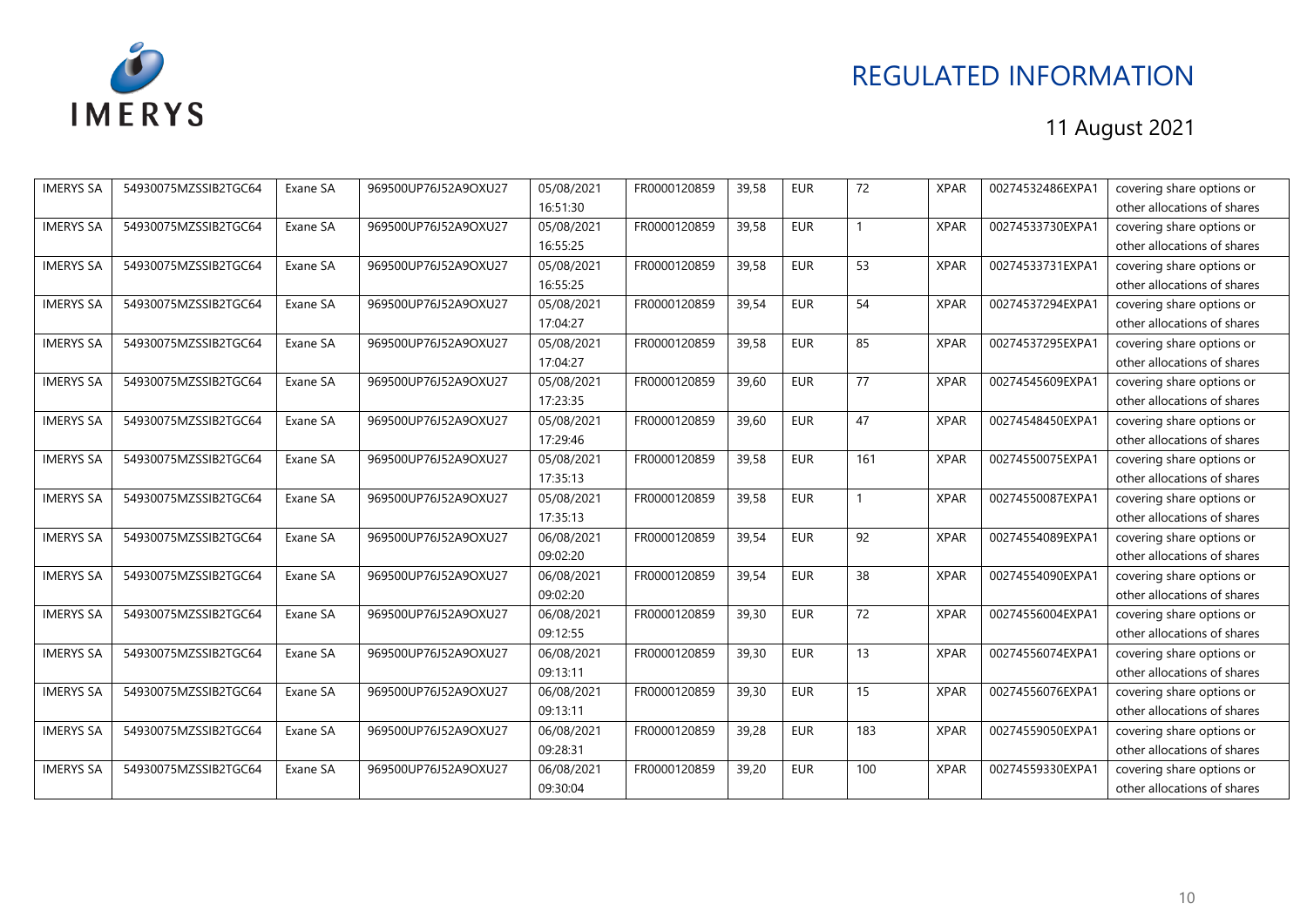

| <b>IMERYS SA</b> | 54930075MZSSIB2TGC64 | Exane SA | 969500UP76J52A9OXU27 | 06/08/2021 | FR0000120859 | 39,14 | <b>EUR</b> | 86             | <b>XPAR</b> | 00274562599EXPA1 | covering share options or   |
|------------------|----------------------|----------|----------------------|------------|--------------|-------|------------|----------------|-------------|------------------|-----------------------------|
|                  |                      |          |                      | 09:46:58   |              |       |            |                |             |                  | other allocations of shares |
| <b>IMERYS SA</b> | 54930075MZSSIB2TGC64 | Exane SA | 969500UP76J52A9OXU27 | 06/08/2021 | FR0000120859 | 39,14 | <b>EUR</b> | 69             | <b>XPAR</b> | 00274562916EXPA1 | covering share options or   |
|                  |                      |          |                      | 09:48:04   |              |       |            |                |             |                  | other allocations of shares |
| <b>IMERYS SA</b> | 54930075MZSSIB2TGC64 | Exane SA | 969500UP76J52A9OXU27 | 06/08/2021 | FR0000120859 | 39,10 | <b>EUR</b> | 100            | <b>XPAR</b> | 00274563378EXPA1 | covering share options or   |
|                  |                      |          |                      | 09:50:48   |              |       |            |                |             |                  | other allocations of shares |
| <b>IMERYS SA</b> | 54930075MZSSIB2TGC64 | Exane SA | 969500UP76J52A9OXU27 | 06/08/2021 | FR0000120859 | 39,00 | <b>EUR</b> | 100            | <b>XPAR</b> | 00274563397EXPA1 | covering share options or   |
|                  |                      |          |                      | 09:50:58   |              |       |            |                |             |                  | other allocations of shares |
| <b>IMERYS SA</b> | 54930075MZSSIB2TGC64 | Exane SA | 969500UP76J52A9OXU27 | 06/08/2021 | FR0000120859 | 38.66 | <b>EUR</b> | 10             | <b>XPAR</b> | 00274568001EXPA1 | covering share options or   |
|                  |                      |          |                      | 10:15:30   |              |       |            |                |             |                  | other allocations of shares |
| <b>IMERYS SA</b> | 54930075MZSSIB2TGC64 | Exane SA | 969500UP76J52A9OXU27 | 06/08/2021 | FR0000120859 | 38,66 | <b>EUR</b> | 6              | <b>XPAR</b> | 00274568002EXPA1 | covering share options or   |
|                  |                      |          |                      | 10:15:30   |              |       |            |                |             |                  | other allocations of shares |
| <b>IMERYS SA</b> | 54930075MZSSIB2TGC64 | Exane SA | 969500UP76J52A9OXU27 | 06/08/2021 | FR0000120859 | 38,66 | <b>EUR</b> | 20             | <b>XPAR</b> | 00274568003EXPA1 | covering share options or   |
|                  |                      |          |                      | 10:15:30   |              |       |            |                |             |                  | other allocations of shares |
| <b>IMERYS SA</b> | 54930075MZSSIB2TGC64 | Exane SA | 969500UP76J52A9OXU27 | 06/08/2021 | FR0000120859 | 38.66 | <b>EUR</b> | $\overline{4}$ | <b>XPAR</b> | 00274568036EXPA1 | covering share options or   |
|                  |                      |          |                      | 10:15:54   |              |       |            |                |             |                  | other allocations of shares |
| <b>IMERYS SA</b> | 54930075MZSSIB2TGC64 | Exane SA | 969500UP76J52A9OXU27 | 06/08/2021 | FR0000120859 | 38.66 | <b>EUR</b> | 72             | <b>XPAR</b> | 00274568037EXPA1 | covering share options or   |
|                  |                      |          |                      | 10:15:54   |              |       |            |                |             |                  | other allocations of shares |
| <b>IMERYS SA</b> | 54930075MZSSIB2TGC64 | Exane SA | 969500UP76J52A9OXU27 | 06/08/2021 | FR0000120859 | 38,66 | <b>EUR</b> | 8              | <b>XPAR</b> | 00274568091EXPA1 | covering share options or   |
|                  |                      |          |                      | 10:16:02   |              |       |            |                |             |                  | other allocations of shares |
| <b>IMERYS SA</b> | 54930075MZSSIB2TGC64 | Exane SA | 969500UP76J52A9OXU27 | 06/08/2021 | FR0000120859 | 38,58 | <b>EUR</b> | 102            | <b>XPAR</b> | 00274571040EXPA1 | covering share options or   |
|                  |                      |          |                      | 10:30:31   |              |       |            |                |             |                  | other allocations of shares |
| <b>IMERYS SA</b> | 54930075MZSSIB2TGC64 | Exane SA | 969500UP76J52A9OXU27 | 06/08/2021 | FR0000120859 | 38.74 | <b>EUR</b> | 115            | <b>XPAR</b> | 00274573570EXPA1 | covering share options or   |
|                  |                      |          |                      | 10:42:35   |              |       |            |                |             |                  | other allocations of shares |
| <b>IMERYS SA</b> | 54930075MZSSIB2TGC64 | Exane SA | 969500UP76J52A9OXU27 | 06/08/2021 | FR0000120859 | 38,72 | <b>EUR</b> | 136            | <b>XPAR</b> | 00274575284EXPA1 | covering share options or   |
|                  |                      |          |                      | 10:53:05   |              |       |            |                |             |                  | other allocations of shares |
| <b>IMERYS SA</b> | 54930075MZSSIB2TGC64 | Exane SA | 969500UP76J52A9OXU27 | 06/08/2021 | FR0000120859 | 38,70 | <b>EUR</b> | 101            | <b>XPAR</b> | 00274575314EXPA1 | covering share options or   |
|                  |                      |          |                      | 10:53:19   |              |       |            |                |             |                  | other allocations of shares |
| <b>IMERYS SA</b> | 54930075MZSSIB2TGC64 | Exane SA | 969500UP76J52A9OXU27 | 06/08/2021 | FR0000120859 | 38,70 | <b>EUR</b> | 99             | <b>XPAR</b> | 00274575315EXPA1 | covering share options or   |
|                  |                      |          |                      | 10:53:19   |              |       |            |                |             |                  | other allocations of shares |
| <b>IMERYS SA</b> | 54930075MZSSIB2TGC64 | Exane SA | 969500UP76J52A9OXU27 | 06/08/2021 | FR0000120859 | 38,74 | <b>EUR</b> | $\overline{7}$ | <b>TQEX</b> | 00274579207EXPA1 | covering share options or   |
|                  |                      |          |                      | 11:12:40   |              |       |            |                |             |                  | other allocations of shares |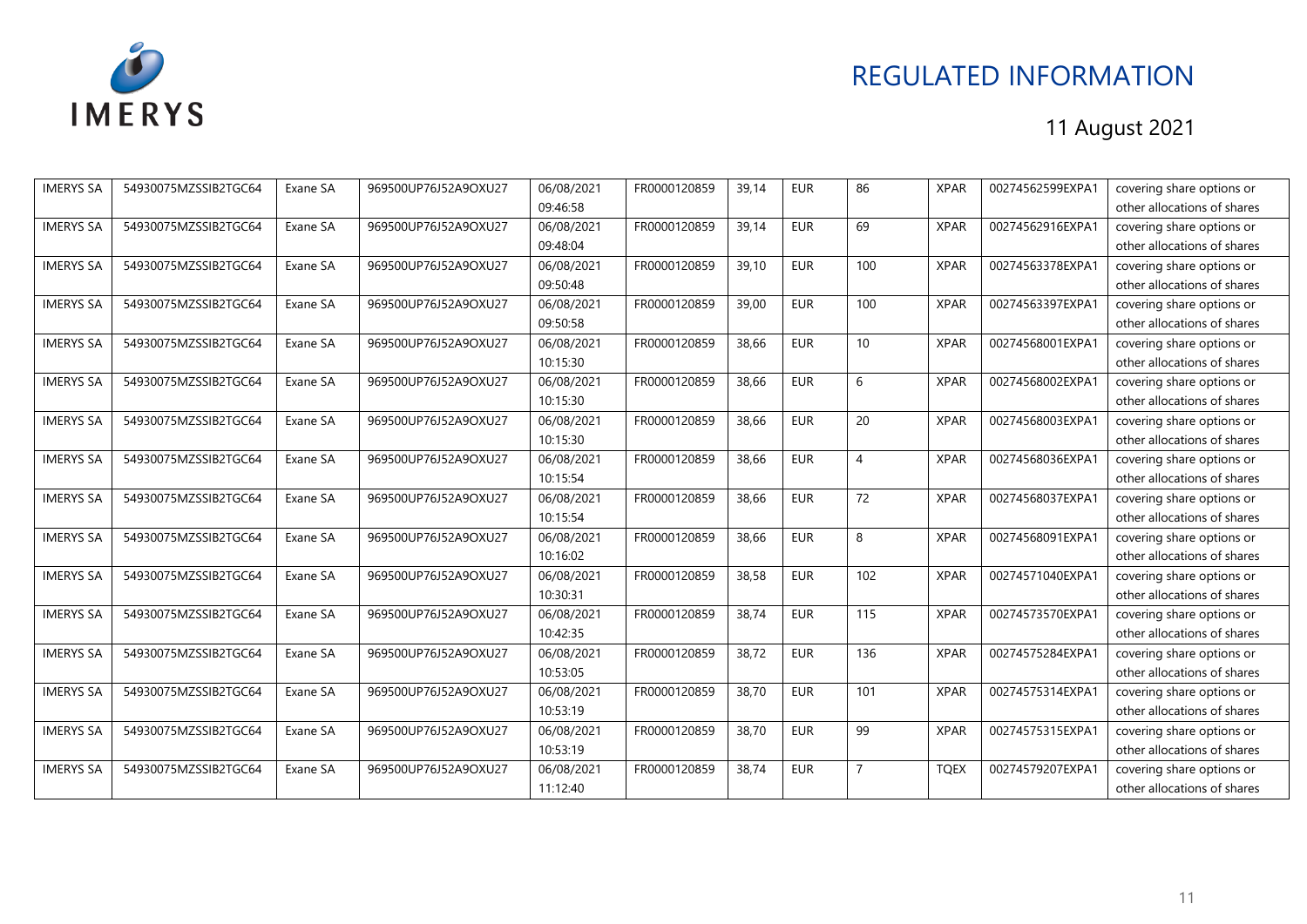

| <b>IMERYS SA</b> | 54930075MZSSIB2TGC64 | Exane SA | 969500UP76J52A9OXU27 | 06/08/2021 | FR0000120859 | 38,74 | <b>EUR</b> | 143 | <b>TQEX</b> | 00274579208EXPA1 | covering share options or   |
|------------------|----------------------|----------|----------------------|------------|--------------|-------|------------|-----|-------------|------------------|-----------------------------|
|                  |                      |          |                      | 11:12:40   |              |       |            |     |             |                  | other allocations of shares |
| <b>IMERYS SA</b> | 54930075MZSSIB2TGC64 | Exane SA | 969500UP76J52A9OXU27 | 06/08/2021 | FR0000120859 | 39,00 | <b>EUR</b> | 100 | <b>XPAR</b> | 00274586715EXPA1 | covering share options or   |
|                  |                      |          |                      | 11:51:22   |              |       |            |     |             |                  | other allocations of shares |
| <b>IMERYS SA</b> | 54930075MZSSIB2TGC64 | Exane SA | 969500UP76J52A9OXU27 | 06/08/2021 | FR0000120859 | 39,12 | <b>EUR</b> | 98  | <b>XPAR</b> | 00274592457EXPA1 | covering share options or   |
|                  |                      |          |                      | 12:21:39   |              |       |            |     |             |                  | other allocations of shares |
| <b>IMERYS SA</b> | 54930075MZSSIB2TGC64 | Exane SA | 969500UP76J52A9OXU27 | 06/08/2021 | FR0000120859 | 39,12 | <b>EUR</b> | 36  | <b>XPAR</b> | 00274592458EXPA1 | covering share options or   |
|                  |                      |          |                      | 12:21:39   |              |       |            |     |             |                  | other allocations of shares |
| <b>IMERYS SA</b> | 54930075MZSSIB2TGC64 | Exane SA | 969500UP76J52A9OXU27 | 06/08/2021 | FR0000120859 | 39.06 | <b>EUR</b> | 38  | <b>XPAR</b> | 00274595812EXPA1 | covering share options or   |
|                  |                      |          |                      | 12:41:11   |              |       |            |     |             |                  | other allocations of shares |
| <b>IMERYS SA</b> | 54930075MZSSIB2TGC64 | Exane SA | 969500UP76J52A9OXU27 | 06/08/2021 | FR0000120859 | 39,06 | <b>EUR</b> | 87  | <b>XPAR</b> | 00274595814EXPA1 | covering share options or   |
|                  |                      |          |                      | 12:41:11   |              |       |            |     |             |                  | other allocations of shares |
| <b>IMERYS SA</b> | 54930075MZSSIB2TGC64 | Exane SA | 969500UP76J52A9OXU27 | 06/08/2021 | FR0000120859 | 39,14 | <b>EUR</b> | 154 | <b>XPAR</b> | 00274597931EXPA1 | covering share options or   |
|                  |                      |          |                      | 12:57:58   |              |       |            |     |             |                  | other allocations of shares |
| <b>IMERYS SA</b> | 54930075MZSSIB2TGC64 | Exane SA | 969500UP76J52A9OXU27 | 06/08/2021 | FR0000120859 | 39.10 | <b>EUR</b> | 88  | <b>XPAR</b> | 00274600079EXPA1 | covering share options or   |
|                  |                      |          |                      | 13:14:46   |              |       |            |     |             |                  | other allocations of shares |
| <b>IMERYS SA</b> | 54930075MZSSIB2TGC64 | Exane SA | 969500UP76J52A9OXU27 | 06/08/2021 | FR0000120859 | 39,14 | <b>EUR</b> | 127 | <b>XPAR</b> | 00274601491EXPA1 | covering share options or   |
|                  |                      |          |                      | 13:26:06   |              |       |            |     |             |                  | other allocations of shares |
| <b>IMERYS SA</b> | 54930075MZSSIB2TGC64 | Exane SA | 969500UP76J52A9OXU27 | 06/08/2021 | FR0000120859 | 39,06 | <b>EUR</b> | 140 | <b>XPAR</b> | 00274605325EXPA1 | covering share options or   |
|                  |                      |          |                      | 13:55:29   |              |       |            |     |             |                  | other allocations of shares |
| <b>IMERYS SA</b> | 54930075MZSSIB2TGC64 | Exane SA | 969500UP76J52A9OXU27 | 06/08/2021 | FR0000120859 | 39,02 | <b>EUR</b> | 115 | <b>XPAR</b> | 00274607754EXPA1 | covering share options or   |
|                  |                      |          |                      | 14:15:39   |              |       |            |     |             |                  | other allocations of shares |
| <b>IMERYS SA</b> | 54930075MZSSIB2TGC64 | Exane SA | 969500UP76J52A9OXU27 | 06/08/2021 | FR0000120859 | 39,20 | <b>EUR</b> | 93  | <b>XPAR</b> | 00274611514EXPA1 | covering share options or   |
|                  |                      |          |                      | 14:35:32   |              |       |            |     |             |                  | other allocations of shares |
| <b>IMERYS SA</b> | 54930075MZSSIB2TGC64 | Exane SA | 969500UP76J52A9OXU27 | 06/08/2021 | FR0000120859 | 39,28 | <b>EUR</b> | 100 | <b>XPAR</b> | 00274615630EXPA1 | covering share options or   |
|                  |                      |          |                      | 14:52:15   |              |       |            |     |             |                  | other allocations of shares |
| <b>IMERYS SA</b> | 54930075MZSSIB2TGC64 | Exane SA | 969500UP76J52A9OXU27 | 06/08/2021 | FR0000120859 | 39,34 | <b>EUR</b> | 8   | <b>XPAR</b> | 00274617739EXPA1 | covering share options or   |
|                  |                      |          |                      | 15:02:00   |              |       |            |     |             |                  | other allocations of shares |
| <b>IMERYS SA</b> | 54930075MZSSIB2TGC64 | Exane SA | 969500UP76J52A9OXU27 | 06/08/2021 | FR0000120859 | 39,36 | <b>EUR</b> | 168 | <b>XPAR</b> | 00274618700EXPA1 | covering share options or   |
|                  |                      |          |                      | 15:05:57   |              |       |            |     |             |                  | other allocations of shares |
| <b>IMERYS SA</b> | 54930075MZSSIB2TGC64 | Exane SA | 969500UP76J52A9OXU27 | 06/08/2021 | FR0000120859 | 39,38 | <b>EUR</b> | 148 | <b>XPAR</b> | 00274621912EXPA1 | covering share options or   |
|                  |                      |          |                      | 15:19:47   |              |       |            |     |             |                  | other allocations of shares |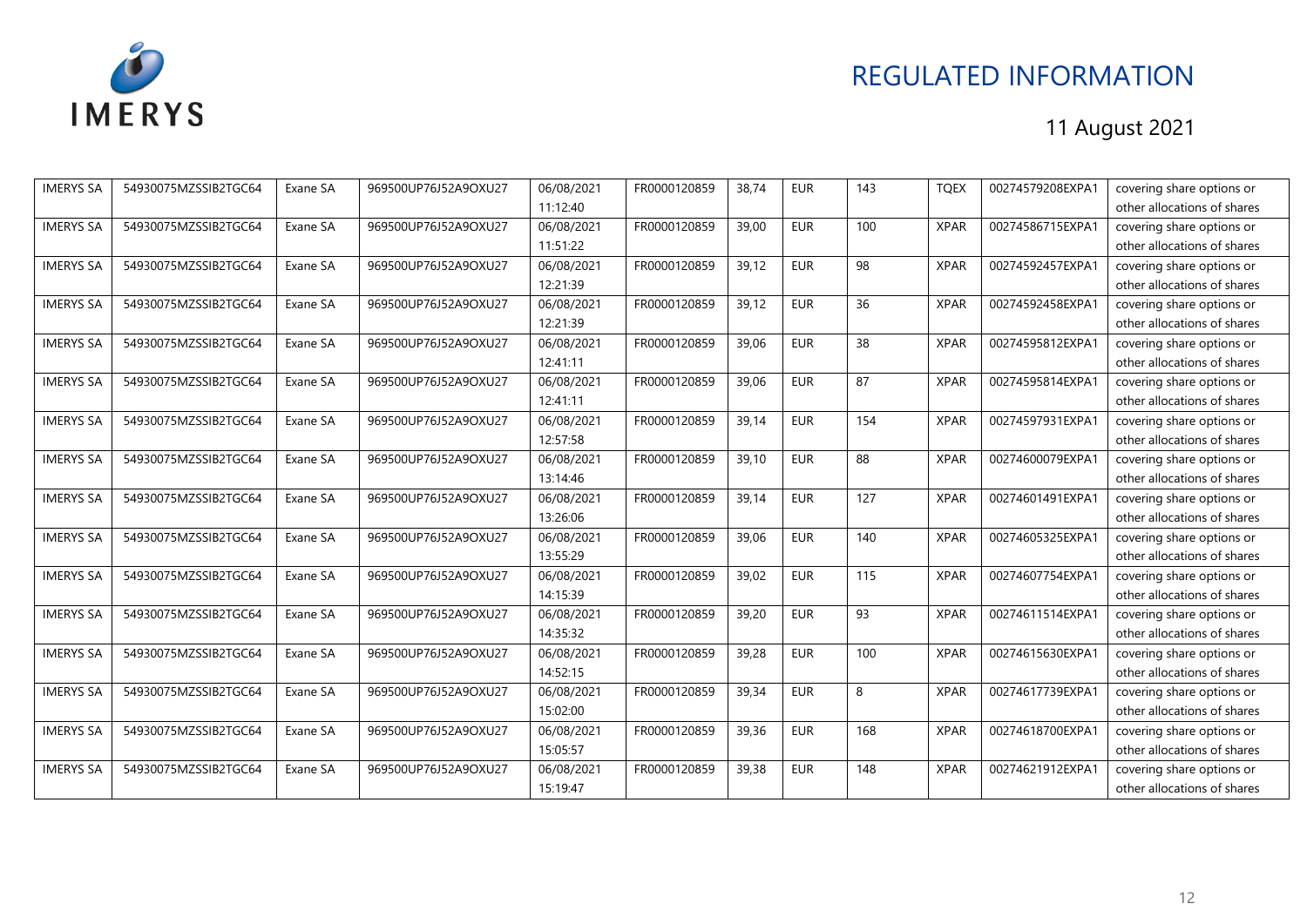

#### 11 August 2021

| <b>IMERYS SA</b> | 54930075MZSSIB2TGC64 | Exane SA | 969500UP76J52A9OXU27 | 06/08/2021 | FR0000120859 | 39,36 | EUR        | 86  | <b>XPAR</b> | 00274628346EXPA1 | covering share options or   |
|------------------|----------------------|----------|----------------------|------------|--------------|-------|------------|-----|-------------|------------------|-----------------------------|
|                  |                      |          |                      | 15:35:56   |              |       |            |     |             |                  | other allocations of shares |
| <b>IMERYS SA</b> | 54930075MZSSIB2TGC64 | Exane SA | 969500UP76J52A9OXU27 | 06/08/2021 | FR0000120859 | 39,36 | <b>EUR</b> | 64  | <b>XPAR</b> | 00274628461EXPA1 | covering share options or   |
|                  |                      |          |                      | 15:36:08   |              |       |            |     |             |                  | other allocations of shares |
| <b>IMERYS SA</b> | 54930075MZSSIB2TGC64 | Exane SA | 969500UP76J52A9OXU27 | 06/08/2021 | FR0000120859 | 39,40 | <b>EUR</b> | 137 | <b>XPAR</b> | 00274633777EXPA1 | covering share options or   |
|                  |                      |          |                      | 15:50:03   |              |       |            |     |             |                  | other allocations of shares |
| <b>IMERYS SA</b> | 54930075MZSSIB2TGC64 | Exane SA | 969500UP76J52A9OXU27 | 06/08/2021 | FR0000120859 | 39,44 | EUR        | 141 | <b>XPAR</b> | 00274639266EXPA1 | covering share options or   |
|                  |                      |          |                      | 16:05:27   |              |       |            |     |             |                  | other allocations of shares |
| <b>IMERYS SA</b> | 54930075MZSSIB2TGC64 | Exane SA | 969500UP76J52A9OXU27 | 06/08/2021 | FR0000120859 | 39,48 | <b>EUR</b> | 124 | <b>XPAR</b> | 00274644897EXPA1 | covering share options or   |
|                  |                      |          |                      | 16:19:58   |              |       |            |     |             |                  | other allocations of shares |
| <b>IMERYS SA</b> | 54930075MZSSIB2TGC64 | Exane SA | 969500UP76J52A9OXU27 | 06/08/2021 | FR0000120859 | 39,50 | <b>EUR</b> | 125 | AQEL        | 00274649946EXPA1 | covering share options or   |
|                  |                      |          |                      | 16:34:41   |              |       |            |     |             |                  | other allocations of shares |
| <b>IMERYS SA</b> | 54930075MZSSIB2TGC64 | Exane SA | 969500UP76J52A9OXU27 | 06/08/2021 | FR0000120859 | 39,50 | <b>EUR</b> | 35  | <b>TQEX</b> | 00274649945EXPA1 | covering share options or   |
|                  |                      |          |                      | 16:34:41   |              |       |            |     |             |                  | other allocations of shares |
| <b>IMERYS SA</b> | 54930075MZSSIB2TGC64 | Exane SA | 969500UP76J52A9OXU27 | 06/08/2021 | FR0000120859 | 39,50 | <b>EUR</b> | 8   | <b>XPAR</b> | 00274649947EXPA1 | covering share options or   |
|                  |                      |          |                      | 16:34:41   |              |       |            |     |             |                  | other allocations of shares |
| <b>IMERYS SA</b> | 54930075MZSSIB2TGC64 | Exane SA | 969500UP76J52A9OXU27 | 06/08/2021 | FR0000120859 | 39,50 | EUR        | 122 | <b>XPAR</b> | 00274649948EXPA1 | covering share options or   |
|                  |                      |          |                      | 16:34:41   |              |       |            |     |             |                  | other allocations of shares |

\*\*\* \_\_\_\_\_\_\_\_\_\_\_\_\_\_\_\_\_\_\_\_\_\_\_\_\_\_\_\_\_\_\_\_\_\_\_\_\_\_\_\_\_\_\_\_\_\_\_\_\_\_\_\_\_\_\_\_\_\_\_\_\_\_\_\_\_\_\_\_\_\_\_\_\_\_\_\_\_\_\_\_\_\_\_\_\_\_\_\_\_\_\_\_\_\_\_\_\_\_\_\_\_\_\_\_\_\_\_\_\_\_\_\_\_\_\_\_\_\_\_\_\_\_\_\_\_\_\_\_\_\_\_\_\_\_\_\_\_\_\_\_\_\_\_\_\_\_\_\_\_\_\_\_\_\_\_\_\_\_\_\_\_\_\_\_\_\_\_\_

*The world leader in mineral-based specialty solutions for industry, with €3.8 billion revenue and 16,400 employees in 2020, Imerys delivers high value-added, functional*  solutions to diversified set of industrial sectors, from processing industries to consumer goods. The Group draws on its knowledge of applications, technological expertise and its *material science know-how to deliver solutions based on beneficiation of its mineral resources, synthetic minerals and formulations. These contribute essential properties to customers' products and performance, including refractoriness, hardness, conductivity, opacity, durability, purity, lightness, filtration, absorption and repellency. Imerys is determined to develop responsibly, in particular by fostering the emergence of environmentally-friendly products and processes.*

**Investor Relations Press Contact** 

Vincent Gouley + 33 (0)1 49 55 64 69 finance@imerys.com

Claire Lauvernier +33 (0)1 49 55 66 65